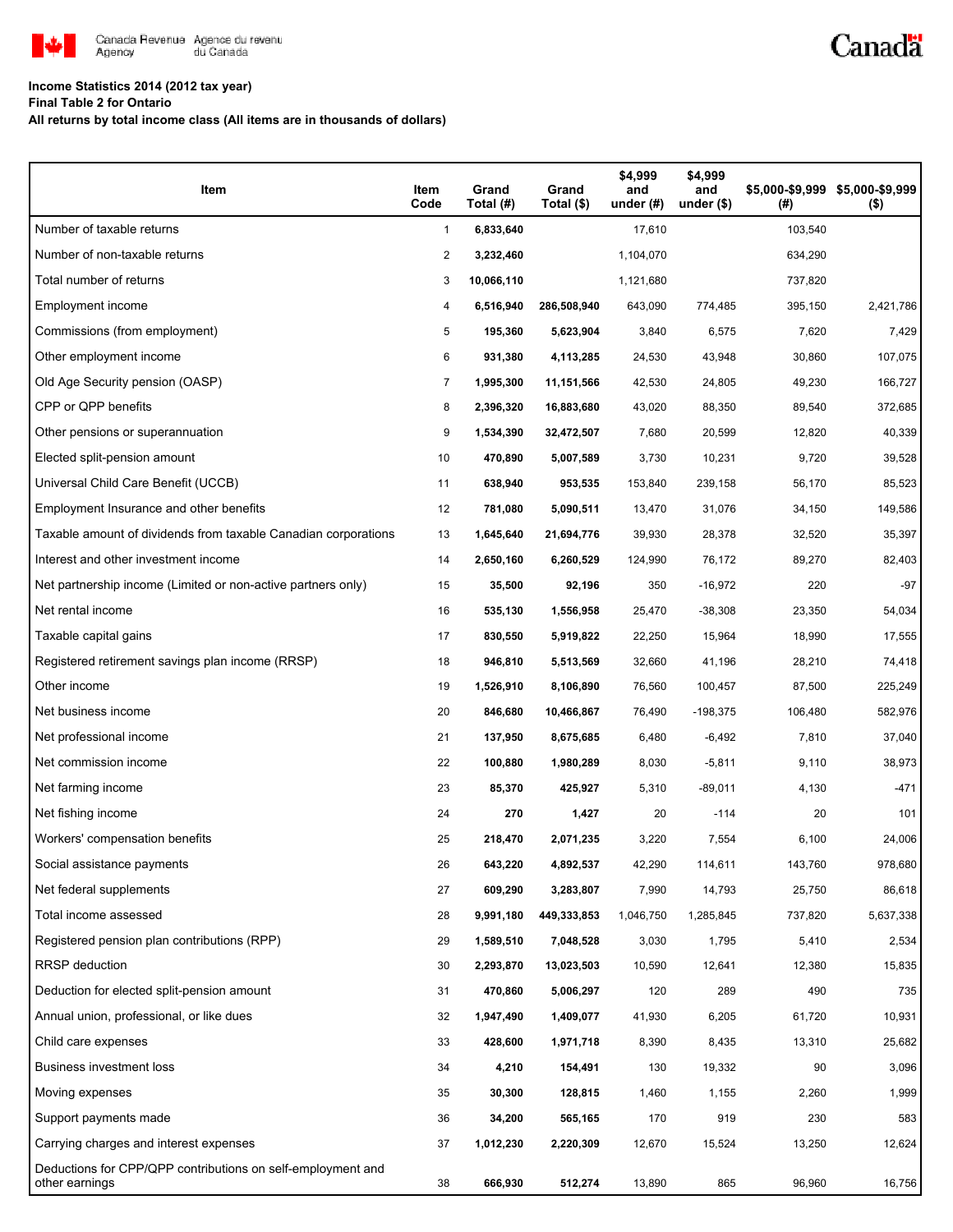

### **Income Statistics 2014 (2012 tax year)**

**Final Table 2 for Ontario**

### **All returns by total income class (All items are in thousands of dollars)**

| Item                                                                                           | Item<br>Code | Grand<br>Total (#) | Grand<br>Total (\$) | \$4,999<br>and<br>under $(#)$ | \$4,999<br>and<br>under $($)$ | (# )    | \$5,000-\$9,999 \$5,000-\$9,999<br>$($ \$) |
|------------------------------------------------------------------------------------------------|--------------|--------------------|---------------------|-------------------------------|-------------------------------|---------|--------------------------------------------|
| Deductions for provincial parental insurance plan (PPIP)<br>premiums on self-employment income | 39           |                    |                     |                               |                               |         |                                            |
| Exploration and development expenses                                                           | 40           | 26,630             | 470,542             | 100                           | 4,617                         | 80      | 137                                        |
| Other employment expenses                                                                      | 41           | 365,050            | 1,939,288           | 1,600                         | 4,640                         | 2,560   | 4,902                                      |
| Clergy residence deduction                                                                     | 42           | 11,570             | 161,497             | 20                            | 64                            | 70      | 255                                        |
| Other deductions                                                                               | 43           | 292,960            | 789,903             | 11,580                        | 7,499                         | 12,340  | 7,397                                      |
| Total deductions before adjustments                                                            | 44           | 5,386,700          | 35,408,116          | 97,050                        | 84,996                        | 195,260 | 103,948                                    |
| Social benefits repayment                                                                      | 45           | 197,690            | 567,331             |                               |                               |         |                                            |
| Net income after adjustments                                                                   | 46           | 9,951,510          | 413,831,167         | 1,009,940                     | 1,597,470                     | 736,870 | 5,540,552                                  |
| Canadian Forces personnel and police deduction                                                 | 47           | 1,370              | 30,819              |                               |                               |         |                                            |
| Security options deductions                                                                    | 48           | 16,780             | 776,133             | 10                            | 45                            | 30      | 18                                         |
| Other payments deductions                                                                      | 49           | 1,341,370          | 10,246,510          | 52,940                        | 137,169                       | 173,450 | 1,089,385                                  |
| Non-capital losses of other years                                                              | 50           | 13,090             | 165,570             | 470                           | 1,754                         | 290     | 1,237                                      |
| Net capital losses of other years                                                              | 51           | 222,330            | 603,856             | 1,240                         | 817                           | 1,390   | 1,848                                      |
| Capital gains deduction                                                                        | 52           | 17,490             | 1,294,267           | 160                           | 187                           | 120     | 293                                        |
| Northern residents deductions                                                                  | 53           | 5,170              | 15,490              | 80                            | 45                            | 100     | 145                                        |
| Additional deductions                                                                          | 54           | 66,590             | 287,558             | 890                           | 2,373                         | 1,290   | 3,332                                      |
| Farming/fishing losses of prior years                                                          | 55           | 3,950              | 40,679              | 90                            | 530                           | 60      | 295                                        |
| Total deductions from net income                                                               | 56           | 1,652,930          | 13,463,949          | 55,630                        | 142,931                       | 176,180 | 1,096,571                                  |
| Taxable income assessed                                                                        | 57           | 9,673,560          | 400,400,418         | 981,730                       | 1,463,914                     | 647,140 | 4,447,160                                  |
| Basic personal amount                                                                          | 58           | 10,065,770         | 108,362,828         | 1,121,450                     | 11,775,959                    | 737,790 | 7,910,113                                  |
| Age amount                                                                                     | 59           | 1,886,690          | 11,232,059          | 50,560                        | 321,001                       | 50,800  | 337,376                                    |
| Spouse or common-law partner amount                                                            | 60           | 837,960            | 6,331,875           | 55,400                        | 487,741                       | 44,080  | 334,966                                    |
| Amount for eligible dependant                                                                  | 61           | 372,660            | 3,842,795           | 27,250                        | 282,033                       | 32,790  | 342,930                                    |
| Amount for children 17 and under                                                               | 62           | 1,477,190          | 5,694,077           | 76,900                        | 300,056                       | 60,480  | 225,885                                    |
| Amount for infirm dependants age 18 or older                                                   | 63           | 8,980              | 39,012              | 150                           | 922                           | 160     | 829                                        |
| CPP or QPP contributions through employment                                                    | 64           | 5,595,990          | 8,577,804           | 82,180                        | 11,676                        | 304,990 | 51,721                                     |
| CPP or QPP contributions on self-employment and other<br>earnings                              | 65           | 666,930            | 512,274             | 13,890                        | 865                           | 96,960  | 16,756                                     |
| Employment Insurance premiums                                                                  | 66           | 5,531,560          | 3,199,476           | 183,570                       | 18,609                        | 342,000 | 41,956                                     |
| PPIP premiums paid                                                                             | 67           |                    |                     |                               |                               |         |                                            |
| PPIP premiums payable on employment income                                                     | 68           |                    |                     |                               |                               |         |                                            |
| PPIP premiums payable on self-employment income                                                | 69           |                    |                     |                               |                               |         |                                            |
| Volunteer firefighters' amount                                                                 | 70           | 8,090              | 24,281              | 110                           | 333                           | 120     | 348                                        |
| Canada employment amount                                                                       | 71           | 6,509,020          | 6,831,283           | 335,880                       | 314,485                       | 405,660 | 430,485                                    |
| Public transit amount                                                                          | 72           | 662,100            | 690,012             | 40,200                        | 20,910                        | 45,570  | 24,894                                     |
| Children's fitness amount                                                                      | 73           | 646,460            | 385,613             | 9,950                         | 5,032                         | 8,480   | 4,088                                      |
| Children's arts amount                                                                         | 74           | 229,340            | 127,672             | 3,130                         | 1,577                         | 2,590   | 1,255                                      |
| Home buyers' amount                                                                            | 75           | 62,990             | 286,598             | 810                           | 3,438                         | 600     | 2,637                                      |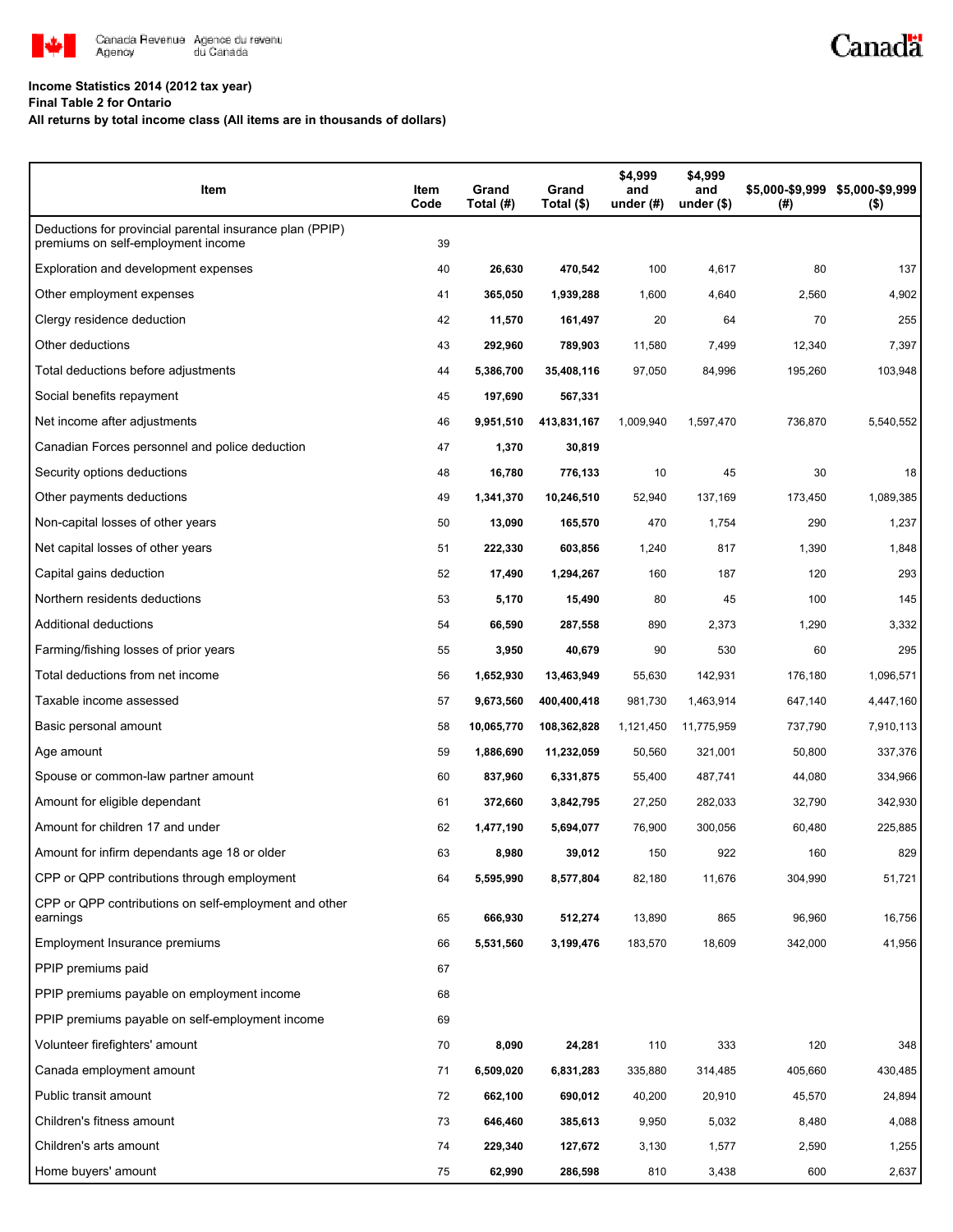

# Canadä

## **Income Statistics 2014 (2012 tax year)**

**Final Table 2 for Ontario**

**All returns by total income class (All items are in thousands of dollars)**

| Item                                                              | Item<br>Code | Grand<br>Total (#) | Grand<br>Total (\$) | \$4,999<br>and<br>under $(H)$ | \$4,999<br>and<br>under $($)$ | (#)     | \$5,000-\$9,999 \$5,000-\$9,999<br>$($ \$) |
|-------------------------------------------------------------------|--------------|--------------------|---------------------|-------------------------------|-------------------------------|---------|--------------------------------------------|
| Pension income amount                                             | 76           | 1,789,680          | 3,433,704           | 10,190                        | 14,111                        | 20,410  | 32,796                                     |
| Caregiver amount                                                  | 77           | 103,390            | 545,771             | 1,730                         | 8,507                         | 1,380   | 6,888                                      |
| Disability amount                                                 | 78           | 300,240            | 2,263,231           | 12,780                        | 98,354                        | 22,650  | 171,090                                    |
| Disability amount transferred from a dependant                    | 79           | 101,740            | 1,000,390           | 2,890                         | 32,177                        | 2,200   | 24,459                                     |
| Interest paid on student loans                                    | 80           | 220,310            | 118,960             | 2,020                         | 894                           | 2,010   | 770                                        |
| Tuition, education, and textbook amounts                          | 81           | 642,760            | 3,751,624           | 100                           | 118                           | 400     | 754                                        |
| Tuition, education, and textbook amounts transferred from a child | 82           | 312,040            | 1,673,236           | 290                           | 1,248                         | 240     | 979                                        |
| Amounts transferred from spouse or common-law partner             | 83           | 492,860            | 2,438,003           | 82,610                        | 380,375                       | 29,450  | 135,388                                    |
| Medical expenses                                                  | 84           | 1,133,350          | 3,237,481           | 33,870                        | 33,558                        | 39,770  | 46,052                                     |
| Total tax credits on personal amounts                             | 85           | 10,065,940         | 26,190,868          | 1,121,530                     | 2,117,100                     | 737,810 | 1,521,819                                  |
| Allowable charitable donations and government gifts               | 86           | 2,309,590          | 4,082,254           | 4,330                         | 1,174                         | 6,490   | 2,319                                      |
| Eligible cultural and ecological gifts                            | 87           | 2,680              | 26,529              | 50                            | 598                           | 40      | 19                                         |
| Total tax credit on donations and gifts                           | 88           | 2,298,360          | 1,127,037           | 4,080                         | 398                           | 6,280   | 549                                        |
| Total federal non-refundable tax credits                          | 89           | 10,065,940         | 27,317,905          | 1,121,530                     | 2,117,498                     | 737,810 | 1,522,368                                  |
| Federal dividend tax credit                                       | 90           | 1,459,280          | 2,932,391           | 4,430                         | 11                            | 3,320   | 23                                         |
| Overseas employment tax credit                                    | 91           | 1,350              | 12,528              |                               |                               |         |                                            |
| Minimum tax carryover                                             | 92           | 13,110             | 41,709              |                               |                               |         |                                            |
| Basic federal tax                                                 | 93           | 6,192,380          | 48,103,487          | 2,420                         | 1,476                         | 5,250   | 1.794                                      |
| Federal Foreign Tax Credit                                        | 94           | 537,270            | 464,750             | 30                            | 10                            | 120     | 34                                         |
| Federal Political contribution tax credit                         | 95           | 64,480             | 10,692              |                               |                               |         |                                            |
| <b>Investment Tax Credit</b>                                      | 96           | 17,400             | 39,200              |                               |                               |         |                                            |
| Labour-sponsored funds tax credit                                 | 97           | 1,570              | 854                 |                               |                               |         |                                            |
| Alternative minimum tax payable                                   | 98           | 10,000             | 61,850              | 30                            | 1,134                         |         |                                            |
| Net federal tax                                                   | 99           | 6,173,950          | 47,604,034          | 2,260                         | 1,486                         | 5,020   | 1,808                                      |
| CPP contributions on self-employment                              | 100          | 666,920            | 1,024,548           | 13,890                        | 1,729                         | 96,960  | 33,511                                     |
| Social Benefits repayment                                         | 101          | 197,690            | 567,331             |                               |                               |         |                                            |
| <b>Net Provincial Tax</b>                                         | 102          | 6,420,130          | 26,726,161          | 2,930                         | 770                           | 6,220   | 964                                        |
| Total tax payable                                                 | 103          | 6,833,640          | 75,922,865          | 17,610                        | 3,988                         | 103,540 | 36,306                                     |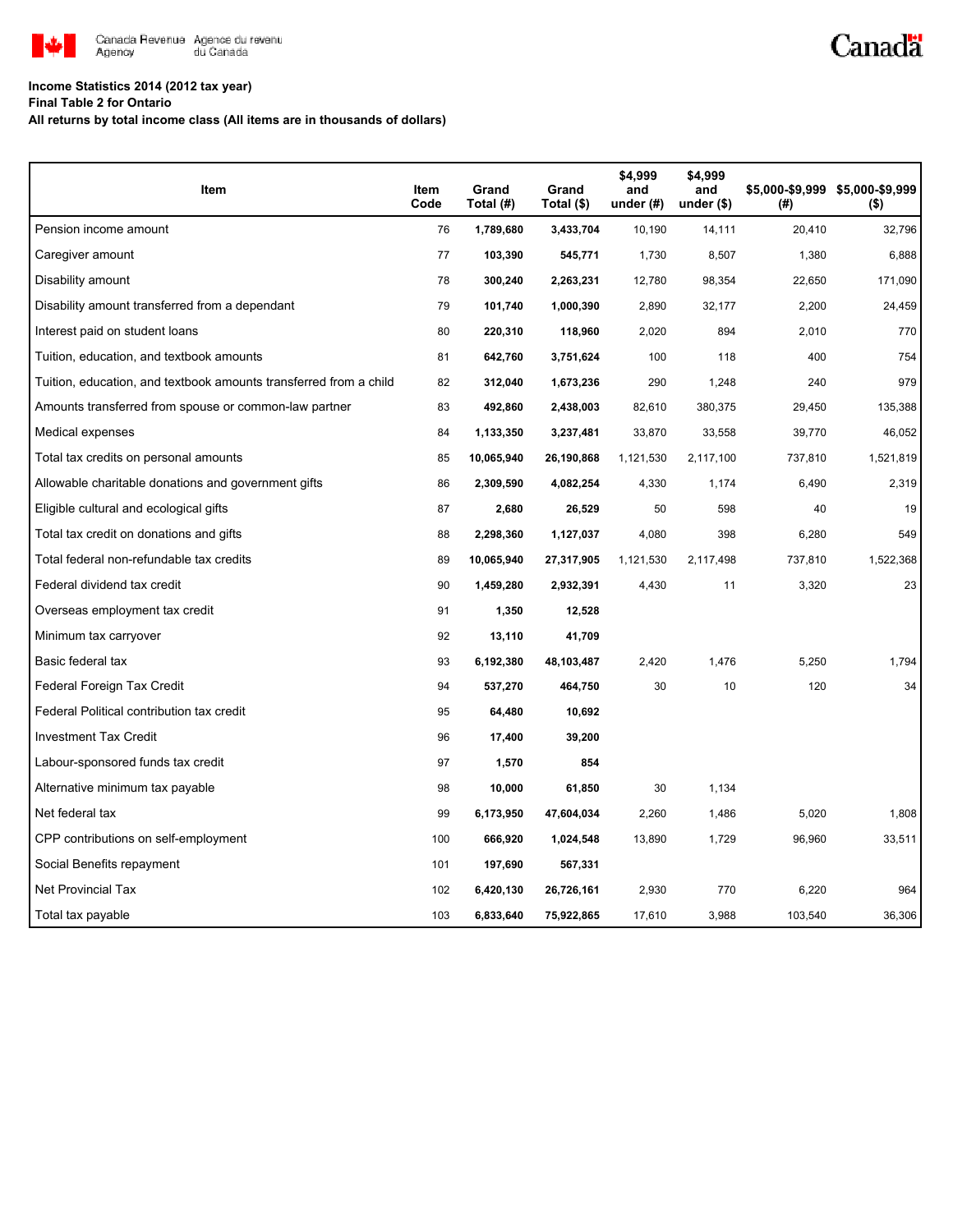| Item                                                                          | Item<br>Code   | (# )    | \$10,000-\$14,999 \$10,000-\$14,999 \$15,000-\$19,999 \$15,000-\$19,999 \$20,000-\$24,999 \$20,000-\$24,999<br>$($ \$) | (# )    | $($ \$)    | (#)     | $($ \$)    |
|-------------------------------------------------------------------------------|----------------|---------|------------------------------------------------------------------------------------------------------------------------|---------|------------|---------|------------|
| Number of taxable returns                                                     | $\mathbf{1}$   | 207,560 |                                                                                                                        | 337,190 |            | 561,280 |            |
| Number of non-taxable returns                                                 | $\overline{c}$ | 702,060 |                                                                                                                        | 582,580 |            | 148,320 |            |
| Total number of returns                                                       | 3              | 909,620 |                                                                                                                        | 919,760 |            | 709,610 |            |
| Employment income                                                             | 4              | 413,100 | 4,037,058                                                                                                              | 381,030 | 5,280,799  | 373,150 | 6,872,003  |
| Commissions (from employment)                                                 | 5              | 10,050  | 16,200                                                                                                                 | 10,960  | 27,929     | 11,120  | 39,487     |
| Other employment income                                                       | 6              | 34,780  | 122,985                                                                                                                | 35,930  | 128,405    | 42,040  | 150,470    |
| Old Age Security pension (OASP)                                               | $\overline{7}$ | 167,570 | 718,128                                                                                                                | 389,450 | 2,128,927  | 249,470 | 1,526,726  |
| CPP or QPP benefits                                                           | 8              | 208,960 | 1,013,612                                                                                                              | 384,360 | 2,078,264  | 281,540 | 2,121,601  |
| Other pensions or superannuation                                              | 9              | 36,100  | 112,464                                                                                                                | 124,210 | 416,763    | 184,770 | 1,030,679  |
| Elected split-pension amount                                                  | 10             | 30,250  | 155,754                                                                                                                | 77,290  | 527,600    | 48,120  | 351,190    |
| Universal Child Care Benefit (UCCB)                                           | 11             | 65,950  | 97,477                                                                                                                 | 50,070  | 74,694     | 40,600  | 59,592     |
| Employment Insurance and other<br>benefits                                    | 12             | 66,010  | 374,538                                                                                                                | 84,570  | 562,096    | 85,320  | 613,008    |
| Taxable amount of dividends from<br>taxable Canadian corporations             | 13             | 52,080  | 63,887                                                                                                                 | 80,380  | 114,387    | 91,470  | 164,979    |
| Interest and other investment income                                          | 14             | 136,410 | 133,868                                                                                                                | 205,630 | 234,125    | 196,110 | 269,413    |
| Net partnership income (Limited or<br>non-active partners only)               | 15             | 260     | $-370$                                                                                                                 | 390     | $-314$     | 440     | $-394$     |
| Net rental income                                                             | 16             | 31,650  | 80,334                                                                                                                 | 35,110  | 80,050     | 33,450  | 74,677     |
| Taxable capital gains                                                         | 17             | 27,210  | 27,800                                                                                                                 | 40,310  | 38,881     | 47,650  | 52,854     |
| Registered retirement savings plan<br>income (RRSP)                           | 18             | 42,190  | 140,231                                                                                                                | 52,670  | 191,919    | 58,640  | 237,112    |
| Other income                                                                  | 19             | 91,790  | 239,642                                                                                                                | 93,080  | 216,413    | 92,690  | 203,845    |
| Net business income                                                           | 20             | 116,930 | 973,019                                                                                                                | 89,740  | 905,822    | 67,550  | 793,308    |
| Net professional income                                                       | 21             | 9,070   | 66,684                                                                                                                 | 8,160   | 75,037     | 6,800   | 75,434     |
| Net commission income                                                         | 22             | 10,390  | 66,496                                                                                                                 | 8,880   | 69,097     | 7,440   | 67,823     |
| Net farming income                                                            | 23             | 6,470   | 13,663                                                                                                                 | 6,870   | 15,896     | 6,010   | 21,477     |
| Net fishing income                                                            | 24             | 30      | 28                                                                                                                     | 40      | 107        | 20      | 134        |
| Workers' compensation benefits                                                | 25             | 12,210  | 63,208                                                                                                                 | 18,790  | 113,298    | 25,600  | 196,529    |
| Social assistance payments                                                    | 26             | 233,570 | 2,081,599                                                                                                              | 139,640 | 873,916    | 44,360  | 510,958    |
| Net federal supplements                                                       | 27             | 122,910 | 753,745                                                                                                                | 281,680 | 1,886,557  | 119,850 | 368,507    |
| Total income assessed                                                         | 28             | 909,620 | 11,372,385                                                                                                             | 919,760 | 16,068,857 | 709,610 | 15,837,335 |
| Registered pension plan contributions<br>(RPP)                                | 29             | 10,110  | 6,724                                                                                                                  | 17,420  | 12,730     | 25,240  | 22,463     |
| RRSP deduction                                                                | 30             | 26,780  | 34,187                                                                                                                 | 46,080  | 71,734     | 65,650  | 119,649    |
| Deduction for elected split-pension<br>amount                                 | 31             | 1,190   | 1,717                                                                                                                  | 3,860   | 6,072      | 33,410  | 73,447     |
| Annual union, professional, or like<br>dues                                   | 32             | 70,150  | 15,534                                                                                                                 | 69,620  | 18,118     | 73,510  | 22,344     |
| Child care expenses                                                           | 33             | 18,150  | 47,266                                                                                                                 | 22,880  | 70,377     | 26,690  | 92,843     |
| Business investment loss                                                      | 34             | 110     | 2,415                                                                                                                  | 130     | 2,273      | 190     | 3,470      |
| Moving expenses                                                               | 35             | 2,610   | 2,630                                                                                                                  | 2,320   | 2,925      | 2,230   | 3,381      |
| Support payments made                                                         | 36             | 320     | 1,008                                                                                                                  | 460     | 1,738      | 620     | 2,483      |
| Carrying charges and interest<br>expenses                                     | 37             | 23,350  | 19,189                                                                                                                 | 43,810  | 29,708     | 56,620  | 40,466     |
| Deductions for CPP/QPP contributions<br>on self-employment and other earnings | 38             | 112,570 | 38,472                                                                                                                 | 82,570  | 41,609     | 61,170  | 39,445     |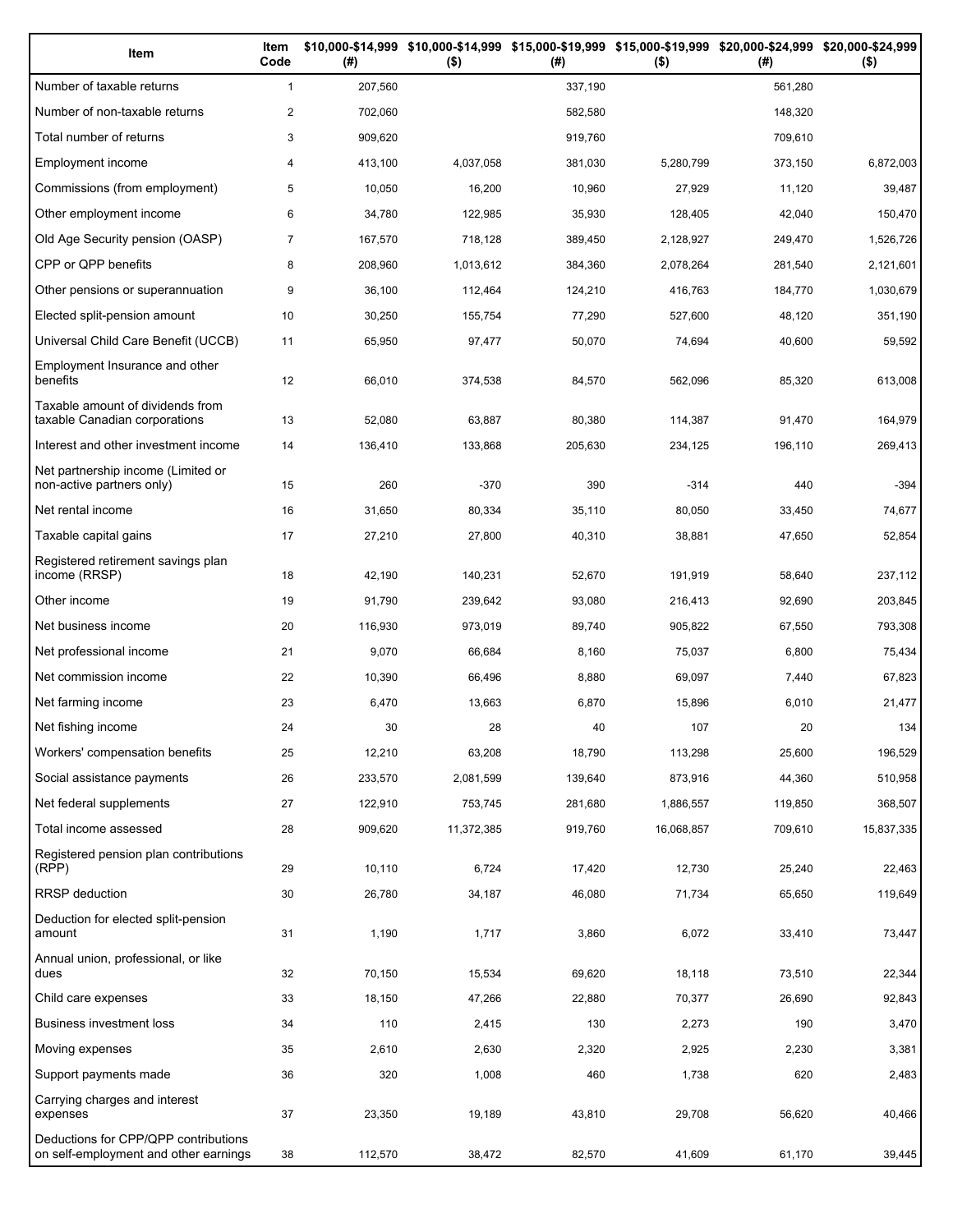| Item                                                                                              | Item<br>Code | (#)     | $($ \$)      | \$10,000-\$14,999 \$10,000-\$14,999 \$15,000-\$19,999 \$15,000-\$19,999 \$20,000-\$24,999 \$20,000-\$24,999<br>(#) | $($ \$)    | (#)     | $($ \$)    |
|---------------------------------------------------------------------------------------------------|--------------|---------|--------------|--------------------------------------------------------------------------------------------------------------------|------------|---------|------------|
| Deductions for provincial parental<br>insurance plan (PPIP) premiums on<br>self-employment income | 39           |         |              |                                                                                                                    |            |         |            |
| Exploration and development expenses                                                              | 40           | 120     | 191          | 190                                                                                                                | 263        | 270     | 524        |
| Other employment expenses                                                                         | 41           | 4,550   | 9,416        | 7,790                                                                                                              | 18,499     | 11,560  | 32,040     |
| Clergy residence deduction                                                                        | 42           | 140     | 634          | 210                                                                                                                | 1,187      | 380     | 2,428      |
| Other deductions                                                                                  | 43           | 18,660  | 10,741       | 24,400                                                                                                             | 14,575     | 26,590  | 15,727     |
| Total deductions before adjustments                                                               | 44           | 243,540 | 190,673      | 255,280                                                                                                            | 292,288    | 290,290 | 471,043    |
| Social benefits repayment                                                                         | 45           |         |              |                                                                                                                    |            |         |            |
| Net income after adjustments                                                                      | 46           | 909,140 | 11,186,829   | 919,480                                                                                                            | 15,780,967 | 709,390 | 15,370,292 |
| Canadian Forces personnel and police<br>deduction                                                 | 47           | 10      | $\mathbf{1}$ | 10                                                                                                                 | 14         | 10      | 21         |
| Security options deductions                                                                       | 48           | 60      | 70           | 100                                                                                                                | 91         | 140     | 177        |
| Other payments deductions                                                                         | 49           | 334,890 | 2,898,645    | 366,940                                                                                                            | 2,873,774  | 177,670 | 1,076,052  |
| Non-capital losses of other years                                                                 | 50           | 1,340   | 2,677        | 1,730                                                                                                              | 5,613      | 1,660   | 7,590      |
| Net capital losses of other years                                                                 | 51           | 2,920   | 2,969        | 5,380                                                                                                              | 4,860      | 9,450   | 8,182      |
| Capital gains deduction                                                                           | 52           | 190     | 522          | 300                                                                                                                | 550        | 380     | 897        |
| Northern residents deductions                                                                     | 53           | 150     | 302          | 250                                                                                                                | 609        | 270     | 733        |
| Additional deductions                                                                             | 54           | 2,770   | 5,942        | 7,480                                                                                                              | 22,840     | 10,950  | 27,660     |
| Farming/fishing losses of prior years                                                             | 55           | 180     | 538          | 300                                                                                                                | 1,211      | 300     | 1,295      |
| Total deductions from net income                                                                  | 56           | 340,640 | 2,911,666    | 376,670                                                                                                            | 2,909,564  | 193,770 | 1,122,617  |
| Taxable income assessed                                                                           | 57           | 797,170 | 8,277,936    | 893,530                                                                                                            | 12,875,889 | 695,750 | 14,248,779 |
| Basic personal amount                                                                             | 58           | 909,610 | 9,802,927    | 919,760                                                                                                            | 9,930,237  | 709,600 | 7,664,386  |
| Age amount                                                                                        | 59           | 168,280 | 1,128,857    | 389,730                                                                                                            | 2,618,027  | 249,690 | 1,677,447  |
| Spouse or common-law partner<br>amount                                                            | 60           | 69,030  | 499,272      | 80,430                                                                                                             | 584,042    | 77,510  | 570,568    |
| Amount for eligible dependant                                                                     | 61           | 51,850  | 546,277      | 38,690                                                                                                             | 405,257    | 28,750  | 297,367    |
| Amount for children 17 and under                                                                  | 62           | 95,680  | 367,756      | 87,990                                                                                                             | 344,980    | 79,620  | 309,049    |
| Amount for infirm dependants age 18<br>or older                                                   | 63           | 310     | 1,613        | 420                                                                                                                | 2,013      | 610     | 2,667      |
| CPP or QPP contributions through<br>employment                                                    | 64           | 360,530 | 127,310      | 352,120                                                                                                            | 194,749    | 351,020 | 273,789    |
| CPP or QPP contributions on<br>self-employment and other earnings                                 | 65           | 112,570 | 38,472       | 82,570                                                                                                             | 41,609     | 61,170  | 39,445     |
| Employment Insurance premiums                                                                     | 66           | 357,720 | 68,239       | 341,200                                                                                                            | 89,833     | 337,940 | 117,080    |
| PPIP premiums paid                                                                                | 67           |         |              |                                                                                                                    |            |         |            |
| PPIP premiums payable on<br>employment income                                                     | 68           |         |              |                                                                                                                    |            |         |            |
| PPIP premiums payable on<br>self-employment income                                                | 69           |         |              |                                                                                                                    |            |         |            |
| Volunteer firefighters' amount                                                                    | 70           | 150     | 455          | 220                                                                                                                | 666        | 240     | 723        |
| Canada employment amount                                                                          | 71           | 423,590 | 449,599      | 394,020                                                                                                            | 419,461    | 393,430 | 414,097    |
| Public transit amount                                                                             | 72           | 52,950  | 33,856       | 49,920                                                                                                             | 38,604     | 46,970  | 42,730     |
| Children's fitness amount                                                                         | 73           | 13,990  | 6,738        | 17,080                                                                                                             | 8,497      | 19,540  | 9,781      |
| Children's arts amount                                                                            | 74           | 4,210   | 2,094        | 5,240                                                                                                              | 2,637      | 6,000   | 3,052      |
| Home buyers' amount                                                                               | 75           | 1,150   | 5,029        | 1,840                                                                                                              | 7,921      | 2,820   | 12,446     |
| Pension income amount                                                                             | 76           | 59,740  | 99,334       | 174,470                                                                                                            | 305,221    | 213,220 | 401,103    |
| Caregiver amount                                                                                  | 77           | 2,370   | 10,876       | 3,630                                                                                                              | 16,667     | 5,130   | 24,272     |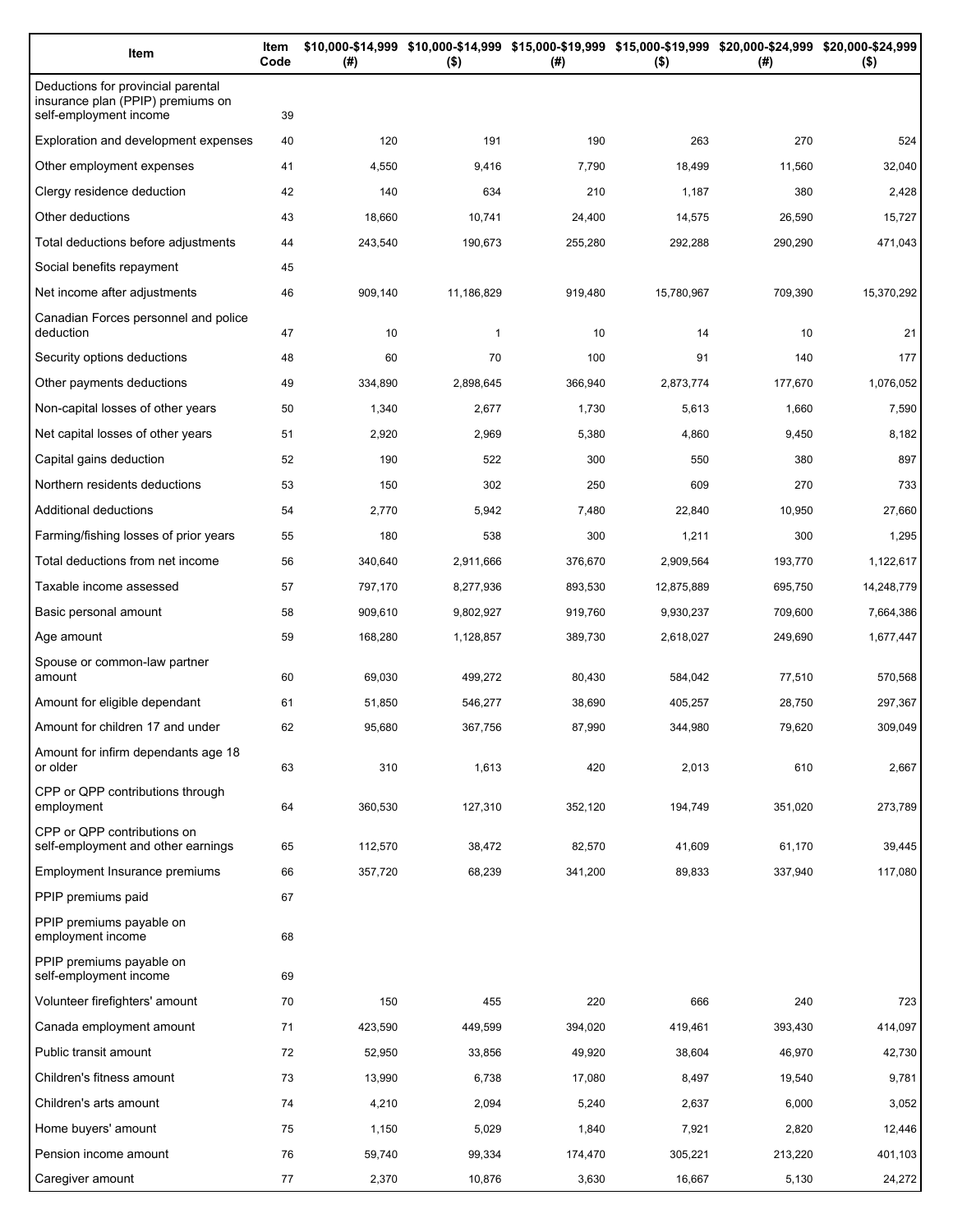| Item                                                                 | Item<br>Code | (#)     | \$10,000-\$14,999 \$10,000-\$14,999 \$15,000-\$19,999 \$15,000-\$19,999 \$20,000-\$24,999 \$20,000-\$24,999<br>$($ \$) | (#)     | $($ \$)   | (# )    | $($ \$)   |
|----------------------------------------------------------------------|--------------|---------|------------------------------------------------------------------------------------------------------------------------|---------|-----------|---------|-----------|
| Disability amount                                                    | 78           | 39,160  | 294,334                                                                                                                | 37,110  | 278,993   | 35,920  | 269,340   |
| Disability amount transferred from a<br>dependant                    | 79           | 3,470   | 37,306                                                                                                                 | 4,170   | 41,332    | 4,800   | 44,416    |
| Interest paid on student loans                                       | 80           | 5,830   | 2,113                                                                                                                  | 12,290  | 5,216     | 16,570  | 7,347     |
| Tuition, education, and textbook<br>amounts                          | 81           | 71,540  | 77,617                                                                                                                 | 113,840 | 421,317   | 82,850  | 511,407   |
| Tuition, education, and textbook<br>amounts transferred from a child | 82           | 1,120   | 2,825                                                                                                                  | 3,970   | 14,799    | 7,450   | 33,281    |
| Amounts transferred from spouse or<br>common-law partner             | 83           | 71,570  | 389,230                                                                                                                | 62,220  | 324,840   | 50,730  | 270,306   |
| Medical expenses                                                     | 84           | 67,100  | 92,038                                                                                                                 | 111,370 | 212,226   | 137,600 | 293,611   |
| Total tax credits on personal amounts                                | 85           | 909,620 | 2,112,637                                                                                                              | 919,760 | 2,446,387 | 709,600 | 1,993,487 |
| Allowable charitable donations and<br>government gifts               | 86           | 22,020  | 8,403                                                                                                                  | 58,550  | 66,505    | 105,590 | 69,728    |
| Eligible cultural and ecological gifts                               | 87           | 80      | 33                                                                                                                     | 150     | 89        | 200     | 127       |
| Total tax credit on donations and gifts                              | 88           | 21,630  | 2,031                                                                                                                  | 57,810  | 8,028     | 104,610 | 16,929    |
| Total federal non-refundable tax credits                             | 89           | 909,620 | 2,114,668                                                                                                              | 919,760 | 2,454,415 | 709,600 | 2,010,416 |
| Federal dividend tax credit                                          | 90           | 18,000  | 1,325                                                                                                                  | 37,220  | 5,401     | 65,290  | 12,719    |
| Overseas employment tax credit                                       | 91           |         |                                                                                                                        |         |           | 20      | 15        |
| Minimum tax carryover                                                | 92           | 90      | 19                                                                                                                     | 220     | 107       | 360     | 231       |
| Basic federal tax                                                    | 93           | 123,240 | 24,669                                                                                                                 | 291,060 | 150,752   | 410,590 | 354,041   |
| Federal Foreign Tax Credit                                           | 94           | 2,560   | 128                                                                                                                    | 8,330   | 576       | 16,420  | 1,066     |
| Federal Political contribution tax credit                            | 95           | 160     | 13                                                                                                                     | 540     | 56        | 1,520   | 162       |
| <b>Investment Tax Credit</b>                                         | 96           |         |                                                                                                                        | 240     | 30        | 280     | 53        |
| Labour-sponsored funds tax credit                                    | 97           |         |                                                                                                                        |         |           | 20      | 8         |
| Alternative minimum tax payable                                      | 98           |         |                                                                                                                        |         |           | 10      | 31        |
| Net federal tax                                                      | 99           | 121.190 | 24,607                                                                                                                 | 288,890 | 150,181   | 409,120 | 352,827   |
| CPP contributions on self-employment                                 | 100          | 112,570 | 76,944                                                                                                                 | 82,570  | 83,218    | 61,170  | 78,889    |
| Social Benefits repayment                                            | 101          |         |                                                                                                                        |         |           |         |           |
| <b>Net Provincial Tax</b>                                            | 102          | 26,890  | 2,822                                                                                                                  | 250,310 | 56,621    | 539,310 | 219,952   |
| Total tax payable                                                    | 103          | 207,560 | 104,421                                                                                                                | 337,190 | 290,083   | 561,280 | 651,738   |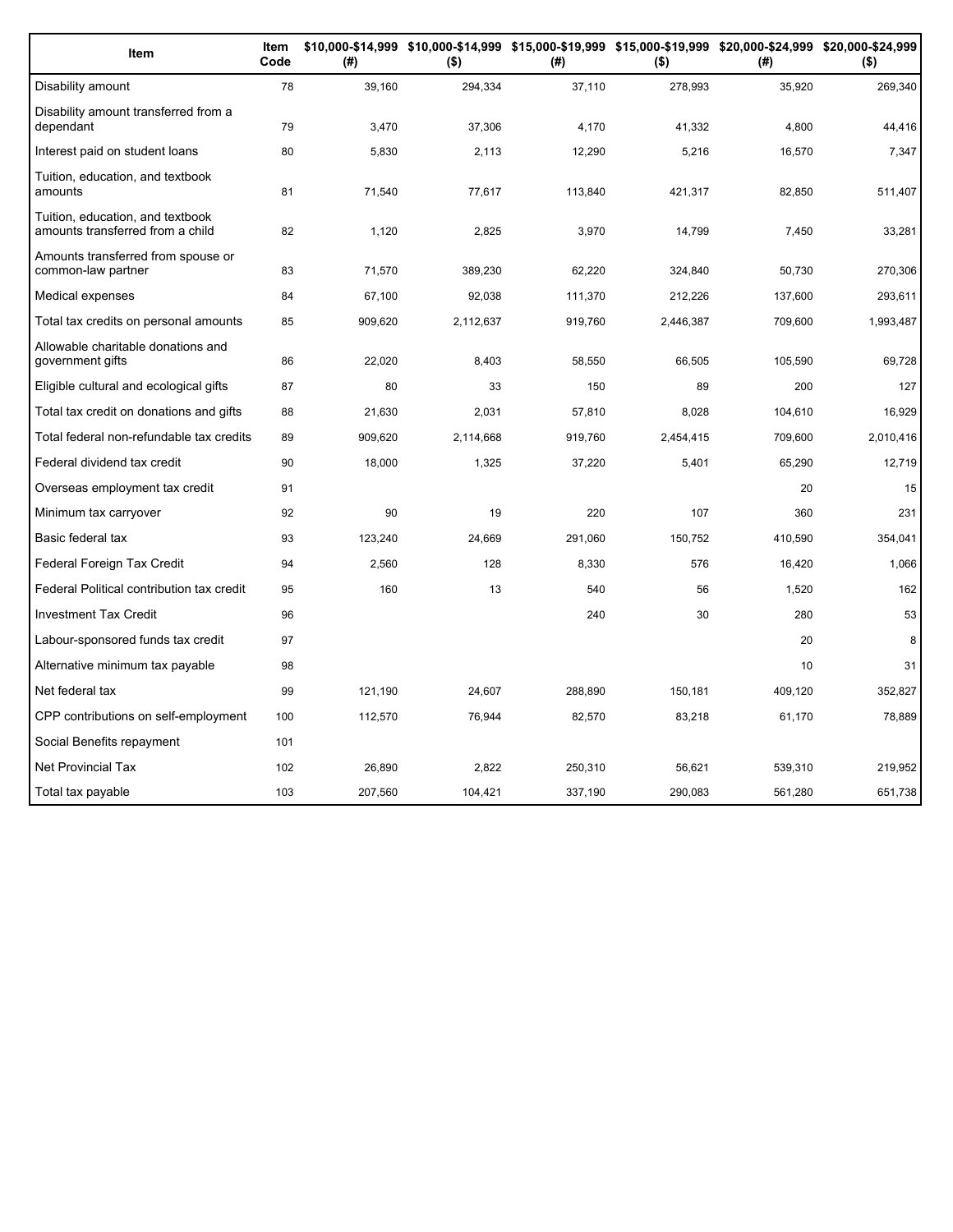| Item                                                                          | Item<br>Code   | (# )    | \$25,000-\$29,999 \$25,000-\$29,999<br>$($ \$) | (#)     | \$30,000-\$34,999 \$30,000-\$34,999 \$35,000-\$39,999 \$35,000-\$39,999<br>$($ \$) | (# )    | $($ \$)    |
|-------------------------------------------------------------------------------|----------------|---------|------------------------------------------------|---------|------------------------------------------------------------------------------------|---------|------------|
| Number of taxable returns                                                     | $\mathbf{1}$   | 534,010 |                                                | 534,810 |                                                                                    | 527,830 |            |
| Number of non-taxable returns                                                 | $\overline{2}$ | 30,390  |                                                | 12,300  |                                                                                    | 6,160   |            |
| Total number of returns                                                       | 3              | 564,400 |                                                | 547,110 |                                                                                    | 533,990 |            |
| Employment income                                                             | 4              | 354,020 | 8,112,906                                      | 357,480 | 9,847,975                                                                          | 364,030 | 11,760,382 |
| Commissions (from employment)                                                 | 5              | 11,090  | 55,480                                         | 11,250  | 71,495                                                                             | 10,950  | 89,149     |
| Other employment income                                                       | 6              | 47,270  | 165,842                                        | 57,090  | 191,333                                                                            | 63,500  | 199,048    |
| Old Age Security pension (OASP)                                               | $\overline{7}$ | 157,720 | 966,198                                        | 150,770 | 927,507                                                                            | 137,410 | 844,238    |
| CPP or QPP benefits                                                           | 8              | 188,380 | 1,492,229                                      | 182,080 | 1,453,595                                                                          | 169,430 | 1,354,942  |
| Other pensions or superannuation                                              | 9              | 140,800 | 1,355,909                                      | 143,670 | 1,886,292                                                                          | 138,640 | 2,301,548  |
| Elected split-pension amount                                                  | 10             | 30,160  | 311,631                                        | 45,020  | 533,349                                                                            | 48,140  | 618,672    |
| Universal Child Care Benefit (UCCB)                                           | 11             | 36,530  | 52,776                                         | 33,560  | 48,196                                                                             | 31,020  | 44,270     |
| Employment Insurance and other<br>benefits                                    | 12             | 79,960  | 607,109                                        | 73,810  | 552,988                                                                            | 68,290  | 484,993    |
| Taxable amount of dividends from<br>taxable Canadian corporations             | 13             | 79,050  | 196,017                                        | 86,400  | 244,619                                                                            | 93,450  | 326,683    |
| Interest and other investment income                                          | 14             | 154,950 | 243,905                                        | 157,840 | 261,032                                                                            | 158,390 | 271,620    |
| Net partnership income (Limited or<br>non-active partners only)               | 15             | 460     | $-303$                                         | 650     | $-288$                                                                             | 740     | 123        |
| Net rental income                                                             | 16             | 29,190  | 60,978                                         | 29,280  | 59,758                                                                             | 29,680  | 58,764     |
| Taxable capital gains                                                         | 17             | 40,720  | 57,334                                         | 44,000  | 66,440                                                                             | 46,520  | 73,876     |
| Registered retirement savings plan<br>income (RRSP)                           | 18             | 55,930  | 250,887                                        | 60,220  | 281,814                                                                            | 65,350  | 322,478    |
| Other income                                                                  | 19             | 80,230  | 193,706                                        | 84,230  | 210,112                                                                            | 87,980  | 236,540    |
| Net business income                                                           | 20             | 51,910  | 697,502                                        | 43,050  | 603,484                                                                            | 38,230  | 542,035    |
| Net professional income                                                       | 21             | 5,880   | 78,202                                         | 5,120   | 74,644                                                                             | 5,030   | 79,428     |
| Net commission income                                                         | 22             | 6,170   | 66,600                                         | 5,590   | 69,125                                                                             | 5,290   | 69,742     |
| Net farming income                                                            | 23             | 4,990   | 20,511                                         | 4,880   | 21,523                                                                             | 4,960   | 27,605     |
| Net fishing income                                                            | 24             | 10      | 91                                             | 10      | 82                                                                                 | 10      | 75         |
| Workers' compensation benefits                                                | 25             | 23,420  | 221,813                                        | 21,210  | 222,492                                                                            | 18,890  | 196,121    |
| Social assistance payments                                                    | 26             | 17,460  | 169,675                                        | 8,640   | 70,440                                                                             | 4,970   | 36,996     |
| Net federal supplements                                                       | 27             | 24,560  | 88,857                                         | 10,750  | 37,611                                                                             | 6,170   | 19,088     |
| Total income assessed                                                         | 28             | 564,400 | 15,499,008                                     | 547,110 | 17,769,531                                                                         | 533,990 | 19,991,298 |
| Registered pension plan contributions<br>(RPP)                                | 29             | 35,850  | 38,928                                         | 51,580  | 68,000                                                                             | 76,580  | 125,966    |
| RRSP deduction                                                                | 30             | 82,230  | 169,568                                        | 103,280 | 229,871                                                                            | 125,770 | 305,724    |
| Deduction for elected split-pension<br>amount                                 | 31             | 37,180  | 161,775                                        | 36,460  | 191,906                                                                            | 41,530  | 222,817    |
| Annual union, professional, or like<br>dues                                   | 32             | 81,110  | 28,869                                         | 90,870  | 36,486                                                                             | 107,210 | 50,129     |
| Child care expenses                                                           | 33             | 29,620  | 111,773                                        | 31,020  | 124,283                                                                            | 32,280  | 136,959    |
| Business investment loss                                                      | 34             | 190     | 4,386                                          | 200     | 3,630                                                                              | 210     | 3,631      |
| Moving expenses                                                               | 35             | 2,210   | 4,327                                          | 1,840   | 3,980                                                                              | 1,610   | 4,117      |
| Support payments made                                                         | 36             | 750     | 3,525                                          | 1,000   | 5,385                                                                              | 1,210   | 7,161      |
| Carrying charges and interest<br>expenses                                     | 37             | 50,760  | 44,786                                         | 55,010  | 49,665                                                                             | 58,830  | 56,281     |
| Deductions for CPP/QPP contributions<br>on self-employment and other earnings | 38             | 46,920  | 37,001                                         | 37,900  | 33,564                                                                             | 32,760  | 31,761     |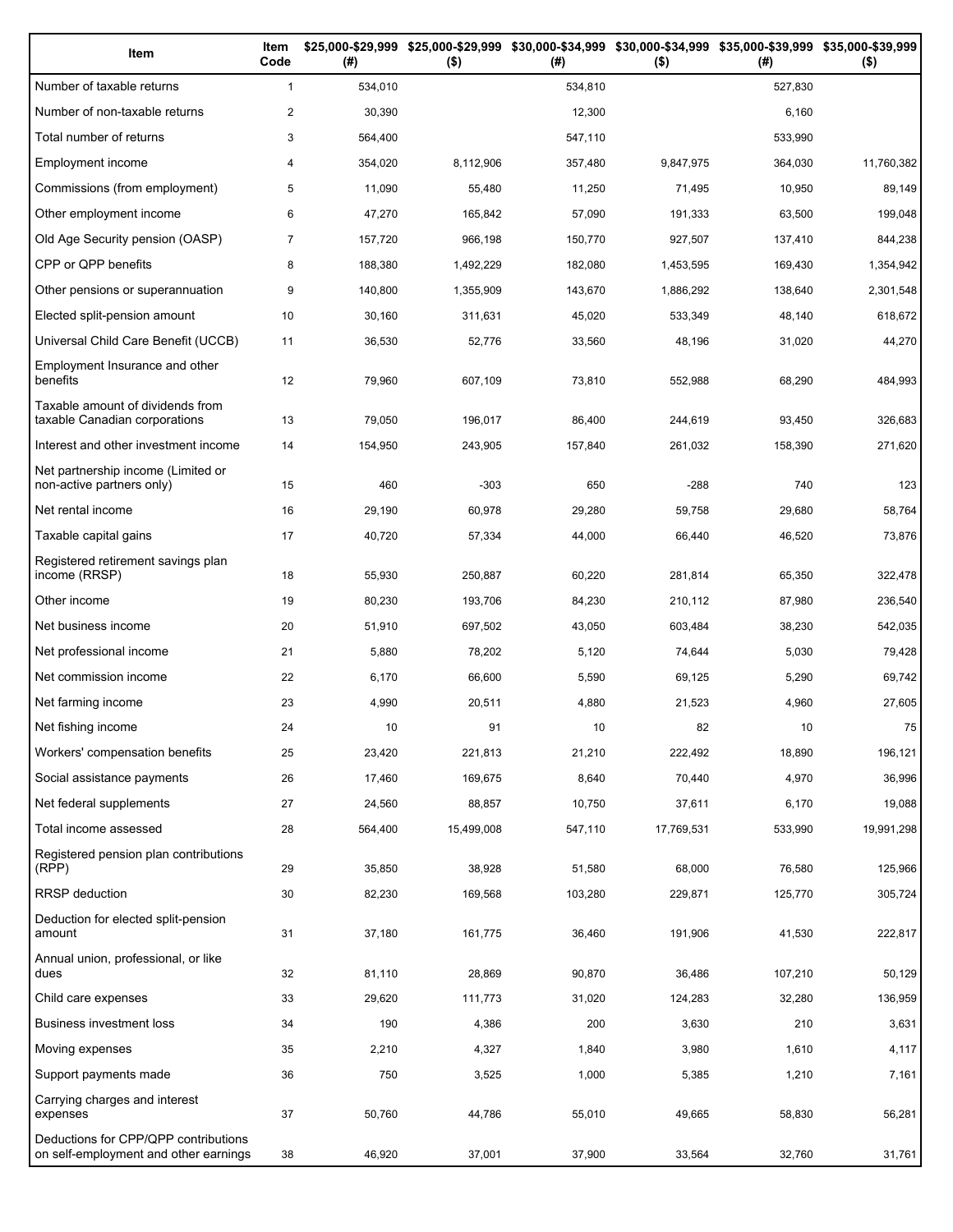| Item                                                                                              | Item<br>Code | (#)     | \$25,000-\$29,999 \$25,000-\$29,999 \$30,000-\$34,999 \$30,000-\$34,999 \$35,000-\$39,999 \$35,000-\$39,999<br>$($ \$) | (#)     | $($ \$)    | (#)     | $($ \$)    |
|---------------------------------------------------------------------------------------------------|--------------|---------|------------------------------------------------------------------------------------------------------------------------|---------|------------|---------|------------|
| Deductions for provincial parental<br>insurance plan (PPIP) premiums on<br>self-employment income | 39           |         |                                                                                                                        |         |            |         |            |
| Exploration and development expenses                                                              | 40           | 320     | 680                                                                                                                    | 420     | 1,386      | 450     | 1,522      |
| Other employment expenses                                                                         | 41           | 14,040  | 41,799                                                                                                                 | 16,030  | 53,904     | 17,730  | 62,528     |
| Clergy residence deduction                                                                        | 42           | 470     | 3,475                                                                                                                  | 740     | 5,949      | 750     | 6,821      |
| Other deductions                                                                                  | 43           | 23,550  | 15,469                                                                                                                 | 22,610  | 16,389     | 21,770  | 16,741     |
| Total deductions before adjustments                                                               | 44           | 287,260 | 666,672                                                                                                                | 305,740 | 824,618    | 335,440 | 1,032,314  |
| Social benefits repayment                                                                         | 45           |         |                                                                                                                        |         |            |         |            |
| Net income after adjustments                                                                      | 46           | 564,250 | 14,835,896                                                                                                             | 547,010 | 16,948,693 | 533,880 | 18,961,198 |
| Canadian Forces personnel and police<br>deduction                                                 | 47           |         |                                                                                                                        |         |            | 10      | 37         |
| Security options deductions                                                                       | 48           | 160     | 213                                                                                                                    | 150     | 248        | 180     | 313        |
| Other payments deductions                                                                         | 49           | 61,780  | 480,346                                                                                                                | 39,070  | 330,544    | 29,250  | 252,206    |
| Non-capital losses of other years                                                                 | 50           | 1,410   | 8,401                                                                                                                  | 1,120   | 7,904      | 850     | 6,431      |
| Net capital losses of other years                                                                 | 51           | 9,250   | 10,078                                                                                                                 | 11,110  | 12,033     | 12,210  | 12,672     |
| Capital gains deduction                                                                           | 52           | 430     | 2,141                                                                                                                  | 460     | 2,658      | 580     | 3,758      |
| Northern residents deductions                                                                     | 53           | 230     | 649                                                                                                                    | 240     | 701        | 210     | 584        |
| Additional deductions                                                                             | 54           | 7,050   | 21,396                                                                                                                 | 6,140   | 18,600     | 5,420   | 16,916     |
| Farming/fishing losses of prior years                                                             | 55           | 270     | 1,691                                                                                                                  | 250     | 2,052      | 220     | 3,125      |
| Total deductions from net income                                                                  | 56           | 77,770  | 524,930                                                                                                                | 56,520  | 374,777    | 47,240  | 296,060    |
| Taxable income assessed                                                                           | 57           | 560,640 | 14,311,777                                                                                                             | 545,390 | 16,574,674 | 532,970 | 18,666,863 |
| Basic personal amount                                                                             | 58           | 564,390 | 6,097,489                                                                                                              | 547,110 | 5,913,085  | 533,980 | 5,773,005  |
| Age amount                                                                                        | 59           | 157,930 | 1,060,935                                                                                                              | 150,950 | 1,012,341  | 137,610 | 874,087    |
| Spouse or common-law partner<br>amount                                                            | 60           | 52,070  | 380,160                                                                                                                | 46,190  | 332,799    | 41,680  | 302,212    |
| Amount for eligible dependant                                                                     | 61           | 23,530  | 241,881                                                                                                                | 21,720  | 223,299    | 20,810  | 213,748    |
| Amount for children 17 and under                                                                  | 62           | 71,290  | 269,955                                                                                                                | 70,970  | 267,057    | 73,390  | 275,402    |
| Amount for infirm dependants age 18<br>or older                                                   | 63           | 570     | 2,456                                                                                                                  | 630     | 2,629      | 620     | 2,582      |
| CPP or QPP contributions through<br>employment                                                    | 64           | 336,500 | 337,135                                                                                                                | 340,530 | 421,056    | 347,620 | 513,818    |
| CPP or QPP contributions on<br>self-employment and other earnings                                 | 65           | 46,920  | 37,001                                                                                                                 | 37,900  | 33,564     | 32,760  | 31,761     |
| Employment Insurance premiums                                                                     | 66           | 326,420 | 139,894                                                                                                                | 329,260 | 169,391    | 337,700 | 203,446    |
| PPIP premiums paid                                                                                | 67           |         |                                                                                                                        |         |            |         |            |
| PPIP premiums payable on<br>employment income                                                     | 68           |         |                                                                                                                        |         |            |         |            |
| PPIP premiums payable on<br>self-employment income                                                | 69           |         |                                                                                                                        |         |            |         |            |
| Volunteer firefighters' amount                                                                    | 70           | 310     | 927                                                                                                                    | 360     | 1,089      | 480     | 1,434      |
| Canada employment amount                                                                          | 71           | 377,680 | 394,667                                                                                                                | 387,750 | 400,096    | 397,490 | 408,166    |
| Public transit amount                                                                             | 72           | 42,400  | 42,482                                                                                                                 | 38,830  | 41,803     | 36,280  | 41,107     |
| Children's fitness amount                                                                         | 73           | 21,790  | 10,806                                                                                                                 | 24,630  | 12,297     | 28,250  | 14,385     |
| Children's arts amount                                                                            | 74           | 6,660   | 3,325                                                                                                                  | 7,320   | 3,652      | 8,610   | 4,356      |
| Home buyers' amount                                                                               | 75           | 3,480   | 15,449                                                                                                                 | 4,290   | 19,146     | 5,130   | 22,984     |
| Pension income amount                                                                             | 76           | 157,840 | 307,874                                                                                                                | 163,600 | 322,150    | 158,570 | 313,199    |
| Caregiver amount                                                                                  | 77           | 5,670   | 27,625                                                                                                                 | 6,660   | 33,644     | 7,380   | 38,055     |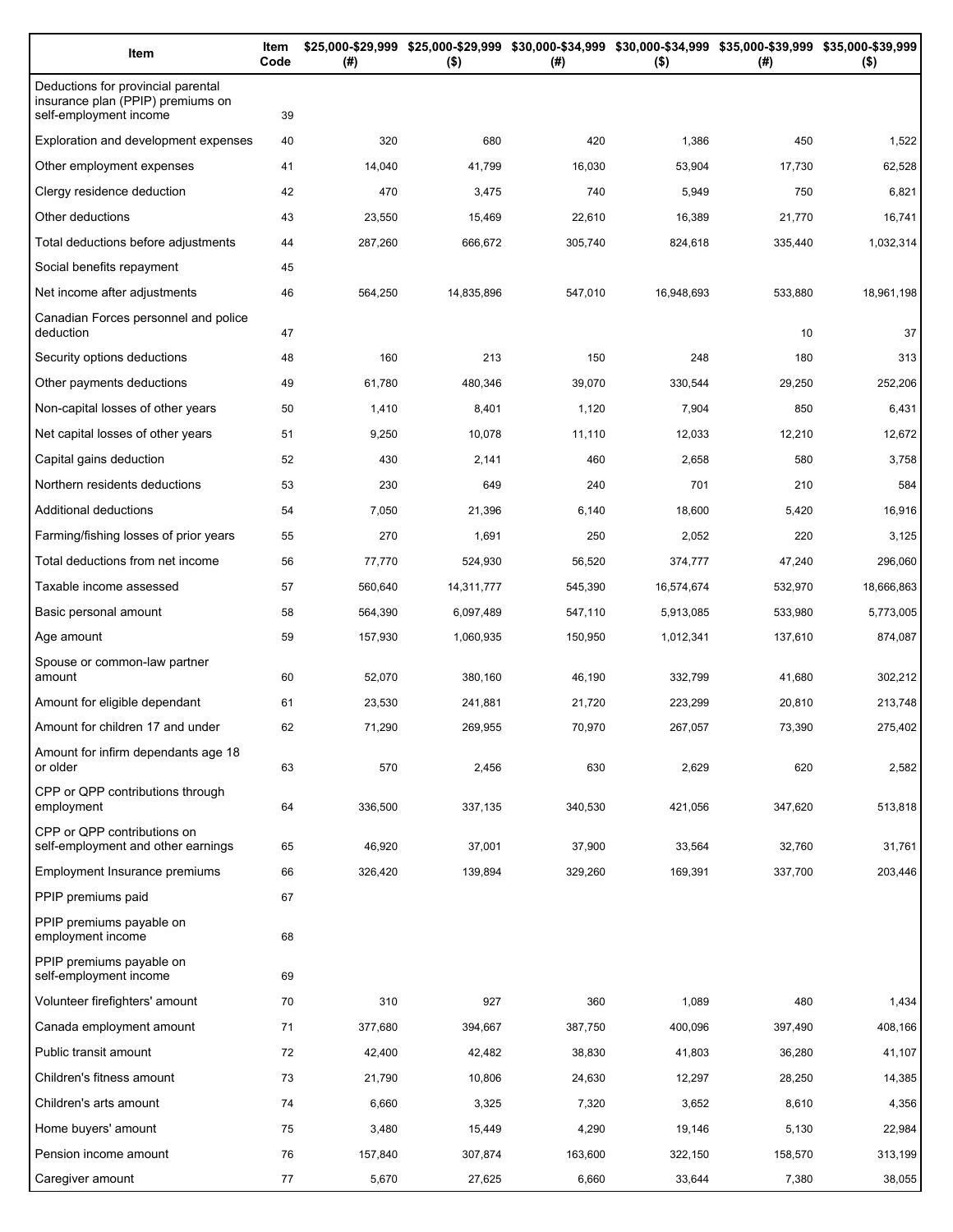| Item                                                                 | Item<br>Code | (#)     | \$25,000-\$29,999 \$25,000-\$29,999 \$30,000-\$34,999 \$30,000-\$34,999 \$35,000-\$39,999 \$35,000-\$39,999<br>$($ \$) | (#)     | $($ \$)   | (# )    | $($ \$)   |
|----------------------------------------------------------------------|--------------|---------|------------------------------------------------------------------------------------------------------------------------|---------|-----------|---------|-----------|
| Disability amount                                                    | 78           | 27,800  | 209,438                                                                                                                | 24,700  | 186,287   | 20,790  | 156,771   |
| Disability amount transferred from a<br>dependant                    | 79           | 5,070   | 45,558                                                                                                                 | 5,700   | 52,072    | 6,500   | 60,442    |
| Interest paid on student loans                                       | 80           | 19,410  | 9,230                                                                                                                  | 21,020  | 10,575    | 20,930  | 11,309    |
| Tuition, education, and textbook<br>amounts                          | 81           | 65,320  | 477,501                                                                                                                | 52,430  | 408,238   | 42,440  | 337,394   |
| Tuition, education, and textbook<br>amounts transferred from a child | 82           | 9,650   | 46,223                                                                                                                 | 11,940  | 59,358    | 13,900  | 70,253    |
| Amounts transferred from spouse or<br>common-law partner             | 83           | 36,460  | 182,369                                                                                                                | 30,540  | 146,642   | 24,140  | 115,474   |
| Medical expenses                                                     | 84           | 111,980 | 266,245                                                                                                                | 104,000 | 271,192   | 93,050  | 267,230   |
| Total tax credits on personal amounts                                | 85           | 564,400 | 1,591,019                                                                                                              | 547,110 | 1,551,560 | 533,990 | 1,507,926 |
| Allowable charitable donations and<br>government gifts               | 86           | 117,670 | 89,342                                                                                                                 | 138,030 | 118,772   | 149,110 | 137,031   |
| Eligible cultural and ecological gifts                               | 87           | 180     | 5,967                                                                                                                  | 180     | 101       | 170     | 228       |
| Total tax credit on donations and gifts                              | 88           | 116,630 | 25,144                                                                                                                 | 137,070 | 31,589    | 148.140 | 36,678    |
| Total federal non-refundable tax credits                             | 89           | 564,400 | 1,616,163                                                                                                              | 547,110 | 1,583,149 | 533,990 | 1,544,604 |
| Federal dividend tax credit                                          | 90           | 67,920  | 19,284                                                                                                                 | 81,210  | 28,011    | 91,010  | 39,834    |
| Overseas employment tax credit                                       | 91           | 20      | 21                                                                                                                     | 20      | 28        | 10      | 26        |
| Minimum tax carryover                                                | 92           | 420     | 411                                                                                                                    | 500     | 633       | 500     | 894       |
| Basic federal tax                                                    | 93           | 432,950 | 597,237                                                                                                                | 479,290 | 912,754   | 496,290 | 1,234,779 |
| Federal Foreign Tax Credit                                           | 94           | 19,950  | 1,658                                                                                                                  | 26,130  | 2,562     | 30,300  | 3,461     |
| Federal Political contribution tax credit                            | 95           | 1,990   | 226                                                                                                                    | 2,810   | 340       | 3,410   | 433       |
| <b>Investment Tax Credit</b>                                         | 96           | 290     | 89                                                                                                                     | 380     | 145       | 390     | 171       |
| Labour-sponsored funds tax credit                                    | 97           | 40      | 18                                                                                                                     | 40      | 17        | 60      | 30        |
| Alternative minimum tax payable                                      | 98           |         |                                                                                                                        | 10      | 44        | 20      | 32        |
| Net federal tax                                                      | 99           | 432,050 | 595,291                                                                                                                | 478,340 | 909,734   | 495,390 | 1,230,713 |
| CPP contributions on self-employment                                 | 100          | 46,920  | 74,002                                                                                                                 | 37,900  | 67,128    | 32,760  | 63,521    |
| Social Benefits repayment                                            | 101          |         |                                                                                                                        |         |           |         |           |
| <b>Net Provincial Tax</b>                                            | 102          | 528,490 | 393,687                                                                                                                | 532,430 | 517,043   | 526,670 | 651,548   |
| Total tax payable                                                    | 103          | 534.010 | 1.063.051                                                                                                              | 534.810 | 1.493.974 | 527.830 | 1,945,854 |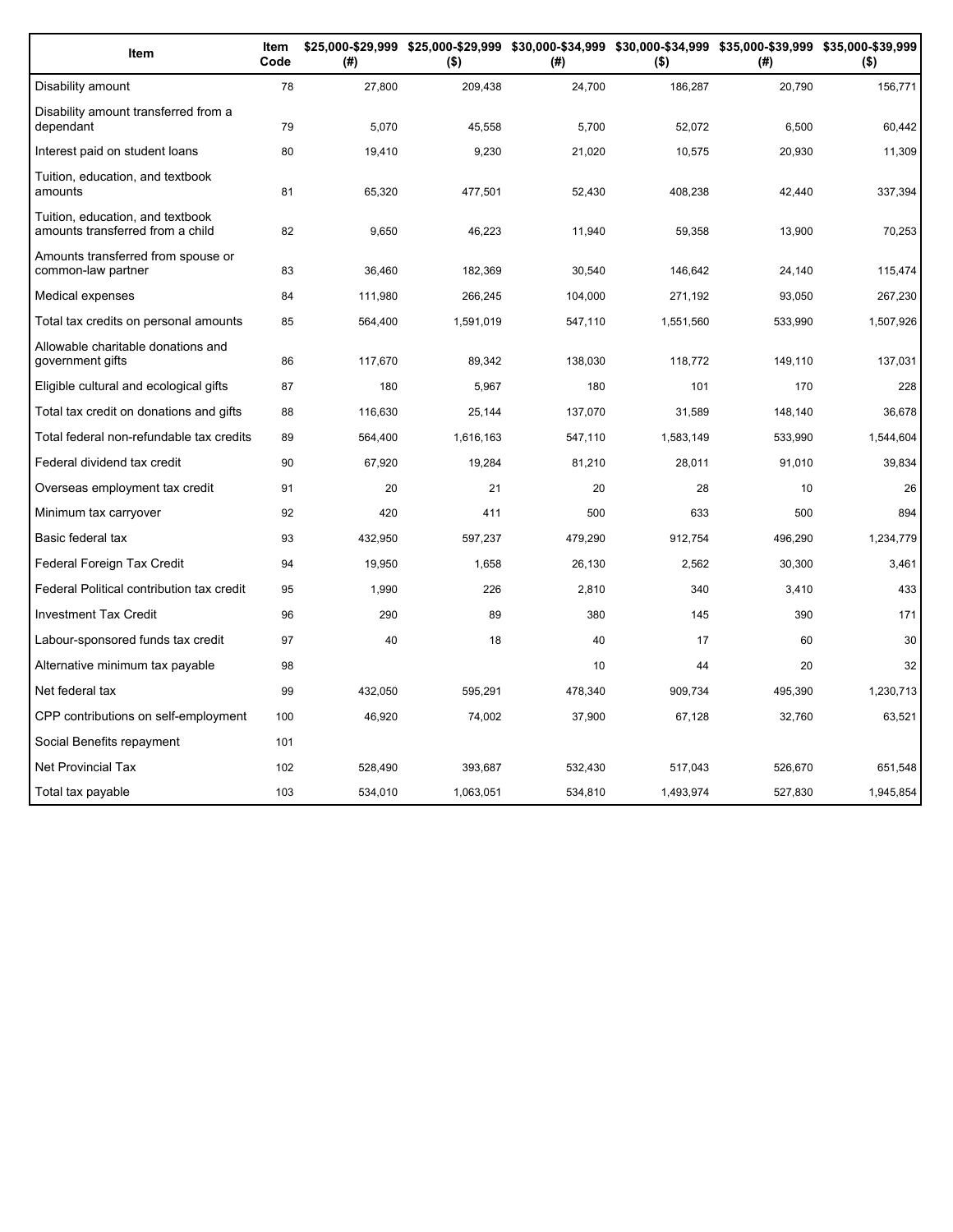| Item                                                                                           | Item<br>Code | (# )    | \$40,000-\$44,999 \$40,000-\$44,999 \$45,000-\$49,999 \$45,000-\$49,999<br>$($ \$) | (# )    | $($ \$)      | \$50,000-<br>\$54,999<br>(#) | \$50,000-<br>\$54,999<br>$($ \$) |
|------------------------------------------------------------------------------------------------|--------------|---------|------------------------------------------------------------------------------------|---------|--------------|------------------------------|----------------------------------|
| Number of taxable returns                                                                      | $\mathbf{1}$ | 509,000 |                                                                                    | 443,770 |              | 384,550                      |                                  |
| Number of non-taxable returns                                                                  | 2            | 3,740   |                                                                                    | 2,710   |              | 1,780                        |                                  |
| Total number of returns                                                                        | 3            | 512,740 |                                                                                    | 446,480 |              | 386,330                      |                                  |
| Employment income                                                                              | 4            | 363,880 | 13,475,424                                                                         | 336,450 | 14,070,508   | 303,540                      | 14,143,551                       |
| Commissions (from employment)                                                                  | 5            | 10,470  | 103,554                                                                            | 9,830   | 117,312      | 9,150                        | 132,828                          |
| Other employment income                                                                        | 6            | 64,620  | 202,422                                                                            | 57,540  | 182.360      | 50,150                       | 156,513                          |
| Old Age Security pension (OASP)                                                                | 7            | 120,160 | 735,098                                                                            | 87,800  | 532,683      | 66,530                       | 400,087                          |
| CPP or QPP benefits                                                                            | 8            | 151,840 | 1,206,561                                                                          | 116,350 | 934,835      | 89,770                       | 728,247                          |
| Other pensions or superannuation                                                               | 9            | 128,700 | 2,582,073                                                                          | 99,920  | 2,442,939    | 77,920                       | 2,216,078                        |
| Elected split-pension amount                                                                   | 10           | 48,410  | 682,240                                                                            | 26,600  | 358,746      | 13,320                       | 169,812                          |
| Universal Child Care Benefit (UCCB)                                                            | 11           | 28,200  | 40,863                                                                             | 24,390  | 35,204       | 20,130                       | 29,510                           |
| Employment Insurance and other benefits                                                        | 12           | 60,850  | 403,876                                                                            | 47,720  | 311,718      | 36,580                       | 234,442                          |
| Taxable amount of dividends from taxable Canadian<br>corporations                              | 13           | 99,950  | 407,527                                                                            | 90,140  | 467,202      | 80,940                       | 512,758                          |
| Interest and other investment income                                                           | 14           | 156,630 | 280,982                                                                            | 135,180 | 244,314      | 117,220                      | 210,447                          |
| Net partnership income (Limited or non-active<br>partners only)                                | 15           | 870     | $-463$                                                                             | 950     | 62           | 980                          | 483                              |
| Net rental income                                                                              | 16           | 29,910  | 56,956                                                                             | 27,130  | 50,591       | 24,630                       | 44,840                           |
| Taxable capital gains                                                                          | 17           | 48,850  | 86,021                                                                             | 43,710  | 86,401       | 38,580                       | 84,420                           |
| Registered retirement savings plan income (RRSP)                                               | 18           | 67,090  | 333,963                                                                            | 61,120  | 299,263      | 55,110                       | 273,332                          |
| Other income                                                                                   | 19           | 89,050  | 253,755                                                                            | 77,500  | 230,873      | 65,990                       | 208,515                          |
| Net business income                                                                            | 20           | 34,650  | 501,990                                                                            | 28,850  | 422,961      | 24,600                       | 368,894                          |
| Net professional income                                                                        | 21           | 4,760   | 80,653                                                                             | 4,370   | 80,080       | 4,100                        | 82,668                           |
| Net commission income                                                                          | 22           | 4,650   | 68,343                                                                             | 4,250   | 71,962       | 3,570                        | 64,130                           |
| Net farming income                                                                             | 23           | 5,070   | 36,723                                                                             | 4,300   | 26,384       | 3,720                        | 21,900                           |
| Net fishing income                                                                             | 24           | 20      | 67                                                                                 | 10      | 70           | 10                           |                                  |
| Workers' compensation benefits                                                                 | 25           | 16,470  | 179,318                                                                            | 14,030  | 164,623      | 11,430                       | 134,530                          |
| Social assistance payments                                                                     | 26           | 2,890   | 20,497                                                                             | 1,840   | 12,111       | 1,120                        | 7,302                            |
| Net federal supplements                                                                        | 27           | 3,340   | 9,516                                                                              | 1,770   | 5,015        | 1,040                        | 3,065                            |
| Total income assessed                                                                          | 28           | 512,740 | 21,777,052                                                                         | 446,480 | 21, 177, 783 | 386,330                      | 20,255,049                       |
| Registered pension plan contributions (RPP)                                                    | 29           | 104,030 | 219,121                                                                            | 115,110 | 292,332      | 113,880                      | 333,567                          |
| RRSP deduction                                                                                 | 30           | 144,820 | 397,508                                                                            | 150,710 | 469,217      | 146,830                      | 518,226                          |
| Deduction for elected split-pension amount                                                     | 31           | 42,180  | 279,872                                                                            | 39,950  | 336,449      | 34,970                       | 373,616                          |
| Annual union, professional, or like dues                                                       | 32           | 123,980 | 66,619                                                                             | 126,110 | 77,013       | 119,110                      | 82,862                           |
| Child care expenses                                                                            | 33           | 32,290  | 146,370                                                                            | 29,470  | 142,153      | 25,660                       | 130,194                          |
| <b>Business investment loss</b>                                                                | 34           | 220     | 4,456                                                                              | 240     | 4,965        | 200                          | 3,792                            |
| Moving expenses                                                                                | 35           | 1,470   | 5,039                                                                              | 1,400   | 4,817        | 1,220                        | 5,345                            |
| Support payments made                                                                          | 36           | 1,350   | 8,507                                                                              | 1,380   | 8,677        | 1,400                        | 10,345                           |
| Carrying charges and interest expenses                                                         | 37           | 60,050  | 60,684                                                                             | 56,100  | 65,317       | 51,010                       | 65,906                           |
| Deductions for CPP/QPP contributions on<br>self-employment and other earnings                  | 38           | 28,940  | 30,475                                                                             | 24,200  | 27,021       | 18,340                       | 23,250                           |
| Deductions for provincial parental insurance plan<br>(PPIP) premiums on self-employment income | 39           |         |                                                                                    |         |              |                              |                                  |
| Exploration and development expenses                                                           | 40           | 610     | 1,582                                                                              | 680     | 2,316        | 690                          | 2,564                            |
| Other employment expenses                                                                      | 41           | 19,060  | 70,319                                                                             | 20,710  | 79,018       | 21,560                       | 89,907                           |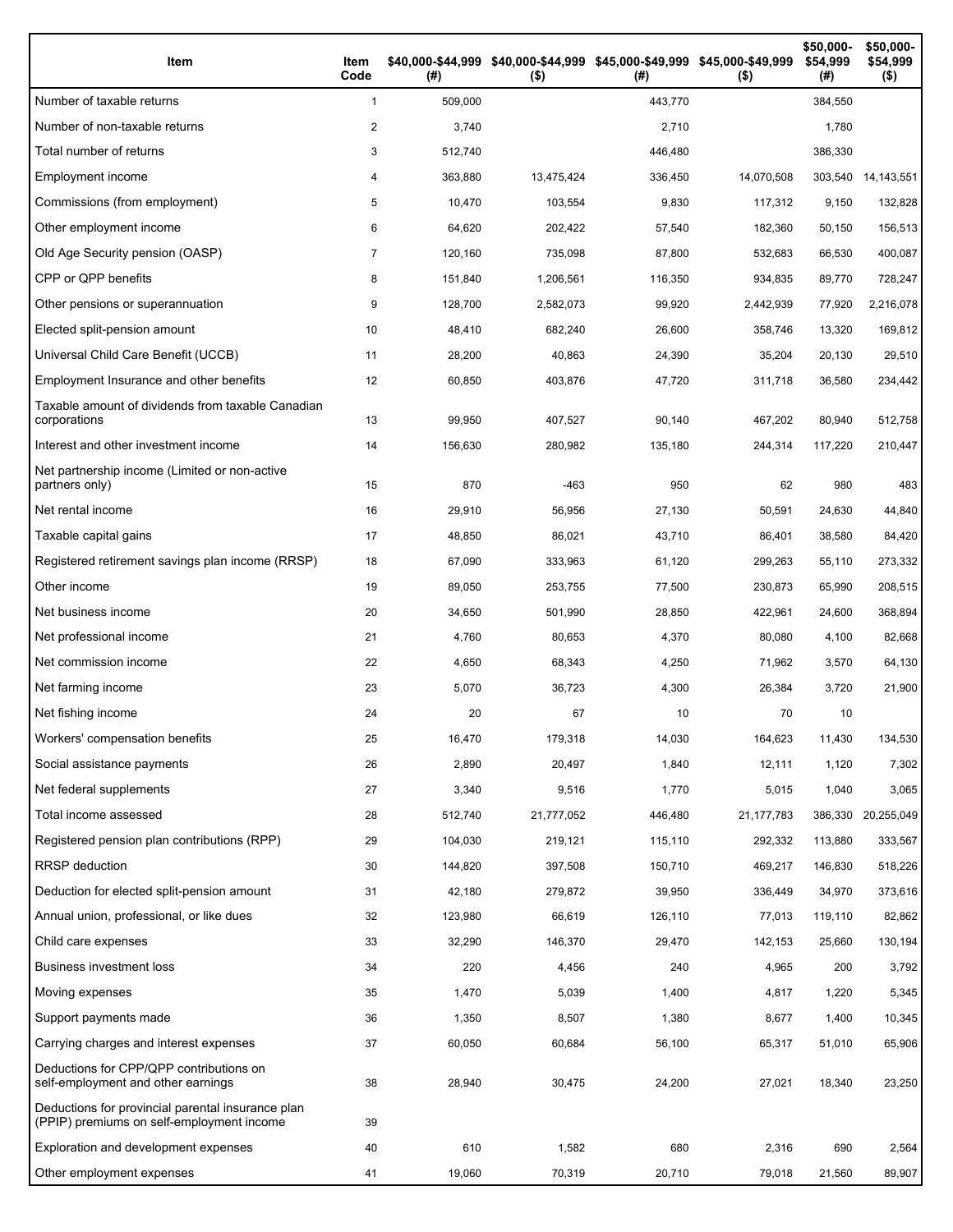| Item                                                                 | Item<br>Code | (# )    | \$40,000-\$44,999 \$40,000-\$44,999 \$45,000-\$49,999 \$45,000-\$49,999<br>$($ \$) | (# )    | $($ \$)    | \$50,000-<br>\$54,999<br>(# ) | \$50,000-<br>\$54,999<br>$($ \$) |
|----------------------------------------------------------------------|--------------|---------|------------------------------------------------------------------------------------|---------|------------|-------------------------------|----------------------------------|
| Clergy residence deduction                                           | 42           | 910     | 9,398                                                                              | 1,000   | 11,392     | 980                           | 12,641                           |
| Other deductions                                                     | 43           | 20,000  | 16,441                                                                             | 15,960  | 15,036     | 12,870                        | 15,199                           |
| Total deductions before adjustments                                  | 44           | 353,390 | 1,316,512                                                                          | 338,850 | 1,535,871  | 308,590                       | 1,667,625                        |
| Social benefits repayment                                            | 45           |         |                                                                                    |         |            |                               |                                  |
| Net income after adjustments                                         | 46           | 512,660 | 20,462,811                                                                         | 446,420 | 19,644,125 | 386,270                       | 18,588,831                       |
| Canadian Forces personnel and police deduction                       | 47           | 10      | 50                                                                                 | 20      | 145        | 30                            | 445                              |
| Security options deductions                                          | 48           | 190     | 252                                                                                | 260     | 340        | 270                           | 489                              |
| Other payments deductions                                            | 49           | 22,250  | 209,331                                                                            | 17,410  | 181,748    | 13,440                        | 144,901                          |
| Non-capital losses of other years                                    | 50           | 680     | 5,582                                                                              | 510     | 5,381      | 480                           | 5,425                            |
| Net capital losses of other years                                    | 51           | 13,260  | 15,413                                                                             | 12,260  | 15,801     | 10,890                        | 15,831                           |
| Capital gains deduction                                              | 52           | 610     | 4,531                                                                              | 630     | 6,229      | 620                           | 7,109                            |
| Northern residents deductions                                        | 53           | 240     | 663                                                                                | 260     | 760        | 270                           | 798                              |
| <b>Additional deductions</b>                                         | 54           | 4,510   | 13,862                                                                             | 3,450   | 13,499     | 2,370                         | 10,171                           |
| Farming/fishing losses of prior years                                | 55           | 210     | 1,864                                                                              | 220     | 1,739      | 200                           | 1,765                            |
| Total deductions from net income                                     | 56           | 40,560  | 251,638                                                                            | 33,820  | 225,649    | 27,590                        | 186,951                          |
| Taxable income assessed                                              | 57           | 512.060 | 20,211,713                                                                         | 445,830 | 19,419,470 | 386,030                       | 18,402,122                       |
| Basic personal amount                                                | 58           | 512,730 | 5,544,436                                                                          | 446,480 | 4,828,443  | 386,320                       | 4,178,059                        |
| Age amount                                                           | 59           | 120,310 | 690,844                                                                            | 87,970  | 460,991    | 66,680                        | 315,447                          |
| Spouse or common-law partner amount                                  | 60           | 37,710  | 276,781                                                                            | 33,770  | 248,834    | 30,700                        | 226,942                          |
| Amount for eligible dependant                                        | 61           | 19,310  | 197,325                                                                            | 16,660  | 169,615    | 13,910                        | 141,217                          |
| Amount for children 17 and under                                     | 62           | 73,800  | 275,688                                                                            | 70,590  | 264,427    | 66,470                        | 249,166                          |
| Amount for infirm dependants age 18 or older                         | 63           | 650     | 2,660                                                                              | 540     | 2,208      | 510                           | 2,088                            |
| CPP or QPP contributions through employment                          | 64           | 347,890 | 597,747                                                                            | 322,980 | 631,468    | 292,040                       | 621,055                          |
| CPP or QPP contributions on self-employment and<br>other earnings    | 65           | 28,940  | 30,475                                                                             | 24,200  | 27,021     | 18,340                        | 23,250                           |
| Employment Insurance premiums                                        | 66           | 337.940 | 233,150                                                                            | 314,300 | 239,197    | 282.480                       | 221.584                          |
| PPIP premiums paid                                                   | 67           |         |                                                                                    |         |            |                               |                                  |
| PPIP premiums payable on employment income                           | 68           |         |                                                                                    |         |            |                               |                                  |
| PPIP premiums payable on self-employment<br>income                   | 69           |         |                                                                                    |         |            |                               |                                  |
| Volunteer firefighters' amount                                       | 70           | 540     | 1,623                                                                              | 620     | 1,872      | 620                           | 1,854                            |
| Canada employment amount                                             | 71           | 396,560 | 408,899                                                                            | 361,950 | 376,645    | 321,780                       | 338,292                          |
| Public transit amount                                                | 72           | 34,350  | 40,618                                                                             | 31,490  | 38,599     | 28,860                        | 36,130                           |
| Children's fitness amount                                            | 73           | 31,120  | 16,174                                                                             | 32,070  | 16,976     | 32,140                        | 17,328                           |
| Children's arts amount                                               | 74           | 9,380   | 4,754                                                                              | 9,530   | 4,872      | 9,790                         | 4,963                            |
| Home buyers' amount                                                  | 75           | 5,490   | 24,616                                                                             | 5,120   | 23,166     | 5,010                         | 22,803                           |
| Pension income amount                                                | 76           | 146,860 | 290,438                                                                            | 112,490 | 221,932    | 85,520                        | 168,541                          |
| Caregiver amount                                                     | 77           | 7,440   | 38,436                                                                             | 7,220   | 37,858     | 6,520                         | 34,213                           |
| Disability amount                                                    | 78           | 17,090  | 128,924                                                                            | 12,480  | 94,181     | 9,200                         | 69,408                           |
| Disability amount transferred from a dependant                       | 79           | 6,830   | 64,273                                                                             | 6,580   | 63,184     | 5,970                         | 58,096                           |
| Interest paid on student loans                                       | 80           | 19,150  | 10,864                                                                             | 16,650  | 9,833      | 14,590                        | 8,835                            |
| Tuition, education, and textbook amounts                             | 81           | 35,050  | 276,388                                                                            | 28,430  | 214,044    | 24,140                        | 178,586                          |
| Tuition, education, and textbook amounts<br>transferred from a child | 82           | 16,140  | 82,345                                                                             | 16,430  | 84,874     | 16,520                        | 84,648                           |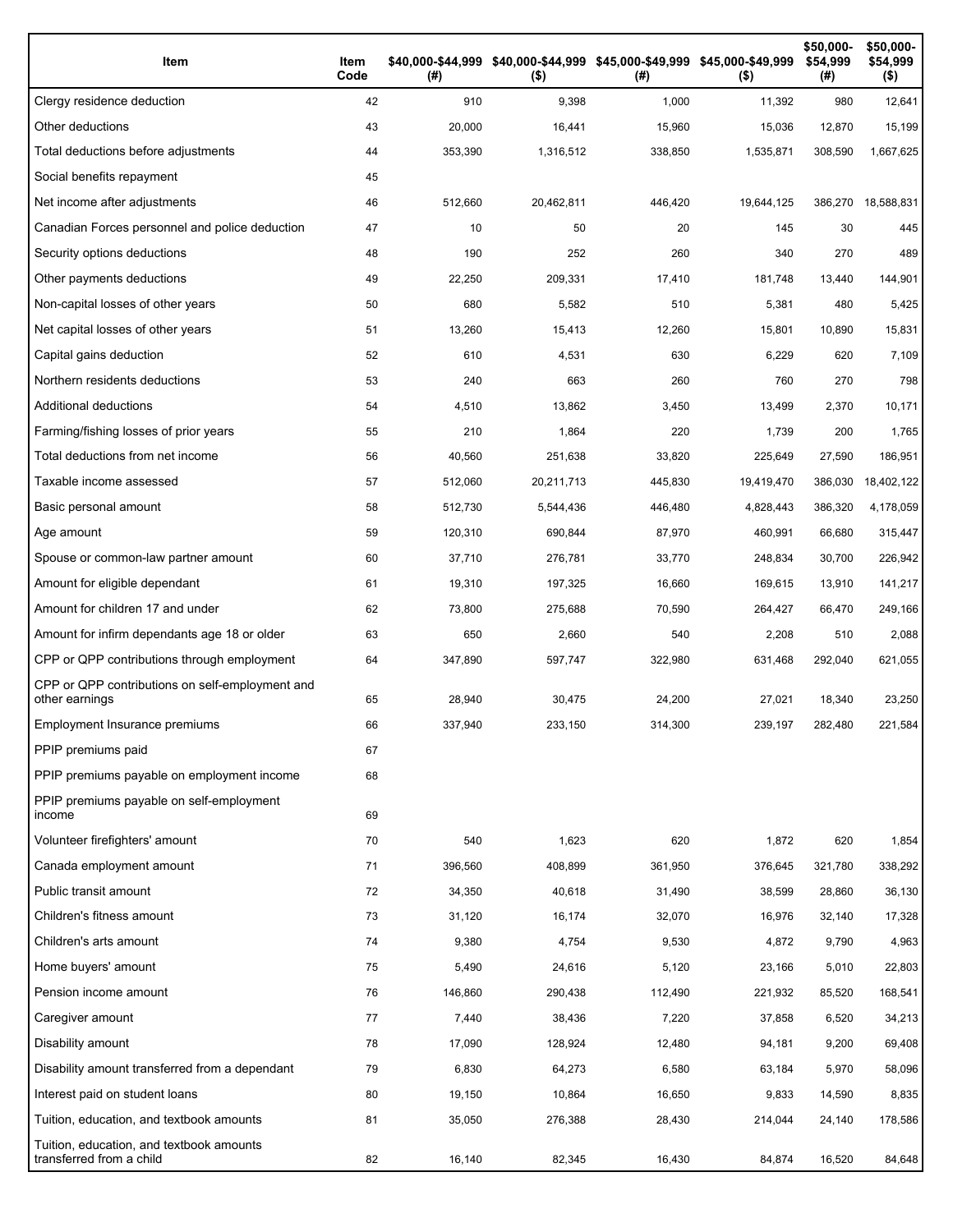| Item                                                     | Item<br>Code | (# )    | \$40,000-\$44,999 \$40,000-\$44,999 \$45,000-\$49,999 \$45,000-\$49,999<br>$($ \$) | (#)     | $($ \$)   | \$50,000-<br>\$54,999<br>(#) | \$50,000-<br>\$54,999<br>$($ \$) |
|----------------------------------------------------------|--------------|---------|------------------------------------------------------------------------------------|---------|-----------|------------------------------|----------------------------------|
| Amounts transferred from spouse or common-law<br>partner | 83           | 17,130  | 82,206                                                                             | 13,010  | 62,634    | 10,420                       | 50,510                           |
| Medical expenses                                         | 84           | 83,430  | 251,141                                                                            | 60,160  | 189,886   | 46,300                       | 153,253                          |
| Total tax credits on personal amounts                    | 85           | 512,740 | 1,435,642                                                                          | 446,480 | 1,246,962 | 386,330                      | 1,080,984                        |
| Allowable charitable donations and government gifts      | 86           | 153,110 | 146,027                                                                            | 143,910 | 142,041   | 133,540                      | 136,476                          |
| Eligible cultural and ecological gifts                   | 87           | 160     | 141                                                                                | 170     | 281       | 140                          | 244                              |
| Total tax credit on donations and gifts                  | 88           | 152,100 | 39,245                                                                             | 143,060 | 38,335    | 132,820                      | 36,923                           |
| Total federal non-refundable tax credits                 | 89           | 512,740 | 1,474,887                                                                          | 446,480 | 1,285,297 | 386,330                      | 1,117,907                        |
| Federal dividend tax credit                              | 90           | 99,030  | 52,115                                                                             | 89,910  | 61,248    | 81,000                       | 67,863                           |
| Overseas employment tax credit                           | 91           | 20      | 43                                                                                 | 20      | 55        | 30                           | 100                              |
| Minimum tax carryover                                    | 92           | 540     | 1,096                                                                              | 500     | 1,155     | 470                          | 1,131                            |
| Basic federal tax                                        | 93           | 489,860 | 1,520,657                                                                          | 431,640 | 1,646,098 | 375,970                      | 1,735,537                        |
| Federal Foreign Tax Credit                               | 94           | 33,830  | 4,438                                                                              | 31,080  | 5,235     | 28,110                       | 6,009                            |
| Federal Political contribution tax credit                | 95           | 3,920   | 497                                                                                | 3,590   | 489       | 3,390                        | 466                              |
| <b>Investment Tax Credit</b>                             | 96           | 480     | 213                                                                                | 490     | 227       | 440                          | 307                              |
| Labour-sponsored funds tax credit                        | 97           | 70      | 36                                                                                 | 80      | 40        | 100                          | 52                               |
| Alternative minimum tax payable                          | 98           | 20      | 40                                                                                 | 20      | 134       | 30                           | 38                               |
| Net federal tax                                          | 99           | 489,020 | 1,515,503                                                                          | 430,890 | 1,640,140 | 375,210                      | 1,728,753                        |
| CPP contributions on self-employment                     | 100          | 28,940  | 60,951                                                                             | 24,200  | 54,042    | 18,340                       | 46,501                           |
| Social Benefits repayment                                | 101          |         |                                                                                    |         |           |                              |                                  |
| Net Provincial Tax                                       | 102          | 508,270 | 819,232                                                                            | 443,270 | 881.391   | 384,240                      | 932,829                          |
| Total tax payable                                        | 103          | 509,000 | 2,395,746                                                                          | 443,770 | 2,575,641 | 384,550                      | 2,708,135                        |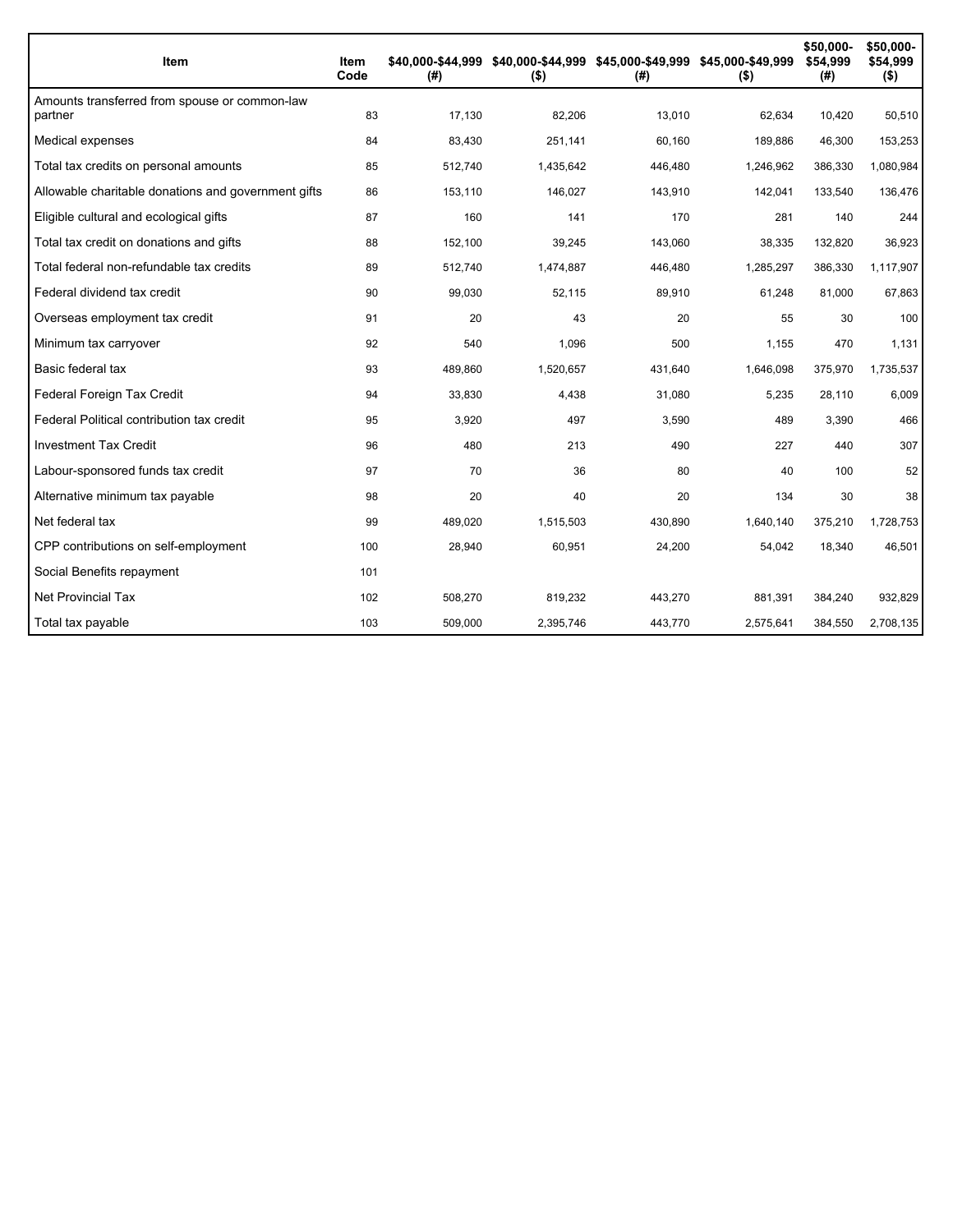| Item                                                                          | Item<br>Code   | (# )    | \$55,000-\$59,999 \$55,000-\$59,999 \$60,000-\$69,999 \$60,000-\$69,999 \$70,000-\$79,999 \$70,000-\$79,999<br>$($ \$) | (#)     | $($ \$)    | (# )    | $($ \$)    |
|-------------------------------------------------------------------------------|----------------|---------|------------------------------------------------------------------------------------------------------------------------|---------|------------|---------|------------|
| Number of taxable returns                                                     | $\mathbf{1}$   | 336,430 |                                                                                                                        | 554,070 |            | 427,420 |            |
| Number of non-taxable returns                                                 | $\overline{2}$ | 1,080   |                                                                                                                        | 1,190   |            | 490     |            |
| Total number of returns                                                       | 3              | 337,510 |                                                                                                                        | 555,260 |            | 427,900 |            |
| Employment income                                                             | 4              | 268,790 | 13,726,958                                                                                                             | 444,550 | 25,583,839 | 355,750 | 23,859,826 |
| Commissions (from employment)                                                 | 5              | 8,130   | 132,700                                                                                                                | 13,830  | 274,875    | 10,920  | 266,677    |
| Other employment income                                                       | 6              | 44,750  | 143,332                                                                                                                | 79,660  | 263,120    | 67,090  | 227,593    |
| Old Age Security pension (OASP)                                               | $\overline{7}$ | 57,000  | 341,845                                                                                                                | 95,870  | 577,649    | 62,430  | 373,975    |
| CPP or QPP benefits                                                           | 8              | 77,620  | 628,969                                                                                                                | 127,030 | 1,032,961  | 83,400  | 682,333    |
| Other pensions or superannuation                                              | 9              | 67,700  | 2,147,958                                                                                                              | 112,450 | 3,973,546  | 74,780  | 2,954,662  |
| Elected split-pension amount                                                  | 10             | 11,870  | 157,018                                                                                                                | 25,180  | 371,104    | 18,040  | 266,139    |
| Universal Child Care Benefit (UCCB)                                           | 11             | 16,680  | 24,308                                                                                                                 | 25,370  | 37,389     | 18,640  | 27,618     |
| Employment Insurance and other<br>benefits                                    | 12             | 28,280  | 179,483                                                                                                                | 39,300  | 238,375    | 24,080  | 137,578    |
| Taxable amount of dividends from<br>taxable Canadian corporations             | 13             | 74,340  | 471,449                                                                                                                | 134,230 | 1,034,959  | 111,940 | 954,004    |
| Interest and other investment income                                          | 14             | 105,410 | 200,955                                                                                                                | 183,450 | 374,145    | 147,930 | 317,679    |
| Net partnership income (Limited or<br>non-active partners only)               | 15             | 870     | $-122$                                                                                                                 | 1,900   | $-683$     | 1,990   | 1,599      |
| Net rental income                                                             | 16             | 22,320  | 45,196                                                                                                                 | 38,100  | 78,092     | 31,400  | 69,950     |
| Taxable capital gains                                                         | 17             | 35,910  | 87,539                                                                                                                 | 64,910  | 182,716    | 54,750  | 178,586    |
| Registered retirement savings plan<br>income (RRSP)                           | 18             | 49,420  | 259,722                                                                                                                | 83,660  | 490,292    | 63,140  | 391,947    |
| Other income                                                                  | 19             | 60,080  | 201,094                                                                                                                | 105,690 | 377,197    | 86,650  | 359,547    |
| Net business income                                                           | 20             | 21,170  | 330,972                                                                                                                | 34,540  | 560,933    | 26,220  | 465,071    |
| Net professional income                                                       | 21             | 3,840   | 86,149                                                                                                                 | 7,130   | 171,170    | 6,460   | 182,388    |
| Net commission income                                                         | 22             | 3,010   | 63,177                                                                                                                 | 5,250   | 123,279    | 4,130   | 116,369    |
| Net farming income                                                            | 23             | 3,350   | 23,221                                                                                                                 | 5,340   | 37,607     | 4,290   | 35,172     |
| Net fishing income                                                            | 24             |         |                                                                                                                        | 10      | 124        | 10      | 47         |
| Workers' compensation benefits                                                | 25             | 9,170   | 101,304                                                                                                                | 12,580  | 140,043    | 8,120   | 87,645     |
| Social assistance payments                                                    | 26             | 770     | 4,628                                                                                                                  | 810     | 4,526      | 390     | 2,215      |
| Net federal supplements                                                       | 27             | 720     | 2,166                                                                                                                  | 900     | 2,744      | 500     | 1,487      |
| Total income assessed                                                         | 28             | 337,510 | 19,383,411                                                                                                             | 555,260 | 35,975,052 | 427,900 | 31,994,479 |
| Registered pension plan contributions<br>(RPP)                                | 29             | 109,860 | 363,480                                                                                                                | 189,570 | 739,656    | 167,920 | 813,496    |
| RRSP deduction                                                                | 30             | 136,550 | 531,371                                                                                                                | 238,010 | 1,060,651  | 204,420 | 1,054,146  |
| Deduction for elected split-pension<br>amount                                 | 31             | 30,290  | 393,457                                                                                                                | 47,100  | 716,106    | 33,960  | 518,418    |
| Annual union, professional, or like<br>dues                                   | 32             | 113,050 | 87,071                                                                                                                 | 194,210 | 167,037    | 169,700 | 167,462    |
| Child care expenses                                                           | 33             | 21,960  | 116,621                                                                                                                | 35,150  | 197,003    | 27,980  | 163,416    |
| Business investment loss                                                      | 34             | 170     | 2,873                                                                                                                  | 300     | 6,937      | 280     | 7,583      |
| Moving expenses                                                               | 35             | 1,190   | 6,315                                                                                                                  | 2,030   | 11,596     | 1,580   | 11,524     |
| Support payments made                                                         | 36             | 1,490   | 10,639                                                                                                                 | 2,850   | 23,130     | 2,800   | 26,127     |
| Carrying charges and interest<br>expenses                                     | 37             | 46,930  | 63,183                                                                                                                 | 83,870  | 120,145    | 71,060  | 122,036    |
| Deductions for CPP/QPP contributions<br>on self-employment and other earnings | 38             | 13,780  | 19,505                                                                                                                 | 19,760  | 30,136     | 14,110  | 22,962     |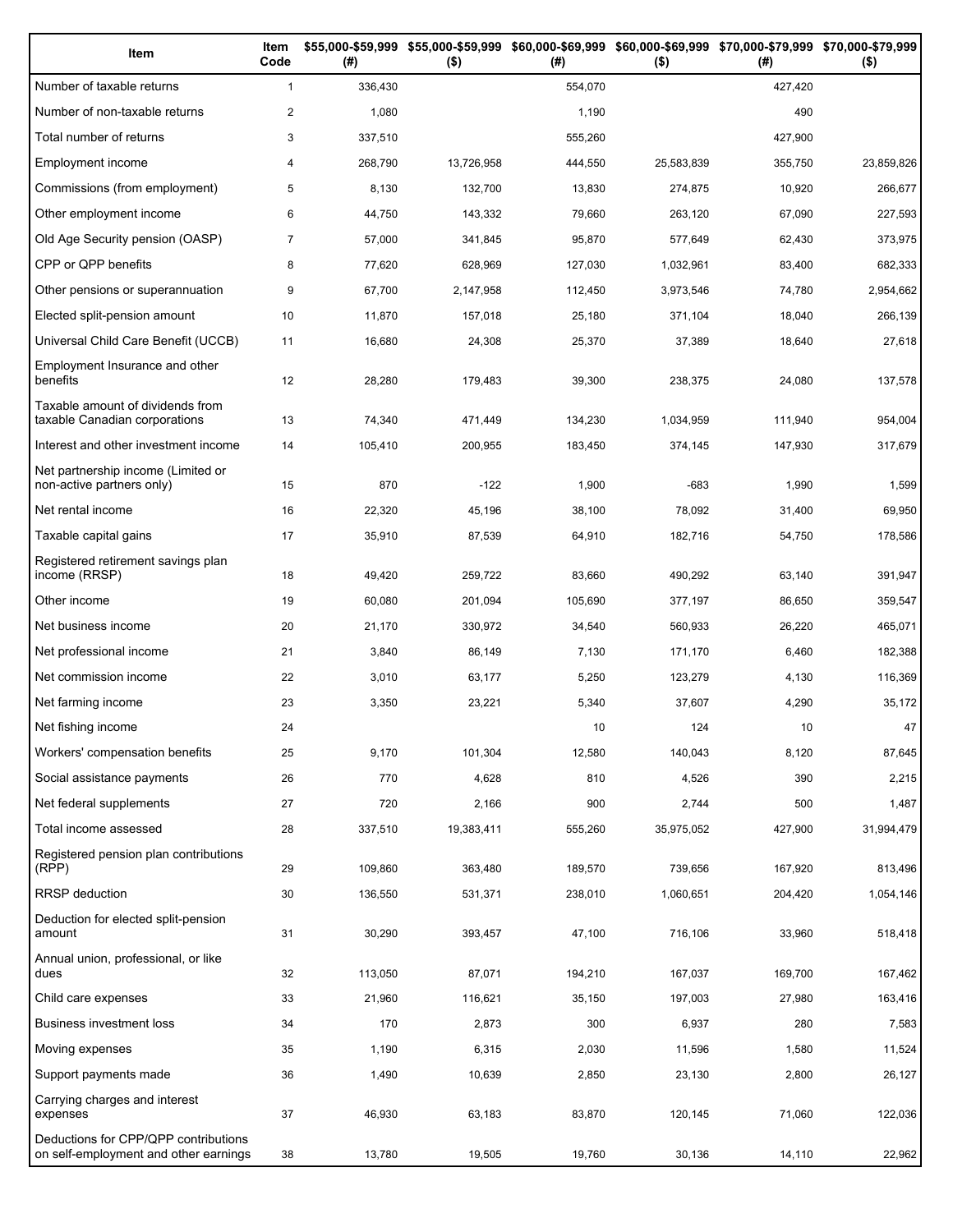| Item                                                                                              | Item<br>Code | (#)     | $($ \$)    | \$55,000-\$59,999 \$55,000-\$59,999 \$60,000-\$69,999 \$60,000-\$69,999 \$70,000-\$79,999 \$70,000-\$79,999<br>(#) | $($ \$)    | (# )    | $($ \$)    |
|---------------------------------------------------------------------------------------------------|--------------|---------|------------|--------------------------------------------------------------------------------------------------------------------|------------|---------|------------|
| Deductions for provincial parental<br>insurance plan (PPIP) premiums on<br>self-employment income | 39           |         |            |                                                                                                                    |            |         |            |
| Exploration and development expenses                                                              | 40           | 600     | 3,227      | 1,450                                                                                                              | 7,294      | 1,490   | 7,538      |
| Other employment expenses                                                                         | 41           | 20,780  | 90,842     | 38,210                                                                                                             | 183,499    | 31,640  | 161,849    |
| Clergy residence deduction                                                                        | 42           | 970     | 14,042     | 1,710                                                                                                              | 27,975     | 1,160   | 21,313     |
| Other deductions                                                                                  | 43           | 10,530  | 14,544     | 15,810                                                                                                             | 26,818     | 11,470  | 26,025     |
| Total deductions before adjustments                                                               | 44           | 278,470 | 1,717,305  | 467,440                                                                                                            | 3,318,210  | 377,920 | 3,124,154  |
| Social benefits repayment                                                                         | 45           | 1,890   | 502        | 15,290                                                                                                             | 12,351     | 40,820  | 30,889     |
| Net income after adjustments                                                                      | 46           | 337,470 | 17,668,141 | 555,210                                                                                                            | 32,647,362 | 427,850 | 28,842,855 |
| Canadian Forces personnel and police<br>deduction                                                 | 47           | 70      | 1,451      | 230                                                                                                                | 4,620      | 220     | 4,487      |
| Security options deductions                                                                       | 48           | 270     | 526        | 540                                                                                                                | 1,305      | 570     | 1,655      |
| Other payments deductions                                                                         | 49           | 10,550  | 108,098    | 14,160                                                                                                             | 147,313    | 8,950   | 91,336     |
| Non-capital losses of other years                                                                 | 50           | 360     | 4,093      | 600                                                                                                                | 8,401      | 350     | 5,497      |
| Net capital losses of other years                                                                 | 51           | 10,250  | 15,475     | 19,090                                                                                                             | 32,428     | 16,760  | 30,861     |
| Capital gains deduction                                                                           | 52           | 590     | 7,791      | 1,270                                                                                                              | 24,301     | 1,030   | 22,788     |
| Northern residents deductions                                                                     | 53           | 210     | 640        | 410                                                                                                                | 1,246      | 360     | 1,188      |
| Additional deductions                                                                             | 54           | 2,000   | 10,228     | 3,260                                                                                                              | 15,672     | 2,220   | 11,849     |
| Farming/fishing losses of prior years                                                             | 55           | 170     | 1,511      | 260                                                                                                                | 2,418      | 250     | 2,266      |
| Total deductions from net income                                                                  | 56           | 23,640  | 149,950    | 38,460                                                                                                             | 237,812    | 29,690  | 172,006    |
| Taxable income assessed                                                                           | 57           | 337,340 | 17,518,433 | 555,040                                                                                                            | 32,410,152 | 427,740 | 28,671,333 |
| Basic personal amount                                                                             | 58           | 337,510 | 3,650,174  | 555,260                                                                                                            | 6,005,526  | 427,900 | 4,628,123  |
| Age amount                                                                                        | 59           | 57,100  | 236,741    | 96,050                                                                                                             | 300,531    | 62,510  | 123,591    |
| Spouse or common-law partner<br>amount                                                            | 60           | 27,470  | 204,900    | 46,780                                                                                                             | 351,859    | 39,290  | 299,539    |
| Amount for eligible dependant                                                                     | 61           | 11,430  | 115,798    | 17,210                                                                                                             | 174,040    | 12,790  | 129,184    |
| Amount for children 17 and under                                                                  | 62           | 61,120  | 230,673    | 106,700                                                                                                            | 405,018    | 94,540  | 362,771    |
| Amount for infirm dependants age 18<br>or older                                                   | 63           | 460     | 1,945      | 750                                                                                                                | 3,124      | 590     | 2,511      |
| CPP or QPP contributions through<br>employment                                                    | 64           | 258,760 | 561,562    | 427,770                                                                                                            | 939,096    | 344,280 | 764,503    |
| CPP or QPP contributions on<br>self-employment and other earnings                                 | 65           | 13,780  | 19,505     | 19,760                                                                                                             | 30,136     | 14,110  | 22,962     |
| Employment Insurance premiums                                                                     | 66           | 252,380 | 200,230    | 414,730                                                                                                            | 332,099    | 332,230 | 269,050    |
| PPIP premiums paid                                                                                | 67           |         |            |                                                                                                                    |            |         |            |
| PPIP premiums payable on<br>employment income                                                     | 68           |         |            |                                                                                                                    |            |         |            |
| PPIP premiums payable on<br>self-employment income                                                | 69           |         |            |                                                                                                                    |            |         |            |
| Volunteer firefighters' amount                                                                    | 70           | 580     | 1,746      | 1,070                                                                                                              | 3,204      | 830     | 2,499      |
| Canada employment amount                                                                          | 71           | 282,630 | 298,767    | 465,270                                                                                                            | 493,645    | 369,070 | 394,438    |
| Public transit amount                                                                             | 72           | 26,000  | 33,225     | 42,910                                                                                                             | 55,751     | 33,830  | 45,016     |
| Children's fitness amount                                                                         | 73           | 30,880  | 16,912     | 57,170                                                                                                             | 32,344     | 54,910  | 32,354     |
| Children's arts amount                                                                            | 74           | 9,690   | 4,953      | 18,520                                                                                                             | 9,682      | 18,890  | 10,025     |
| Home buyers' amount                                                                               | 75           | 4,550   | 20,816     | 7,530                                                                                                              | 34,910     | 5,370   | 25,026     |
| Pension income amount                                                                             | 76           | 73,870  | 145,591    | 122,760                                                                                                            | 242,373    | 83,110  | 163,866    |
| Caregiver amount                                                                                  | 77           | 5,790   | 30,903     | 9,300                                                                                                              | 50,219     | 7,500   | 41,379     |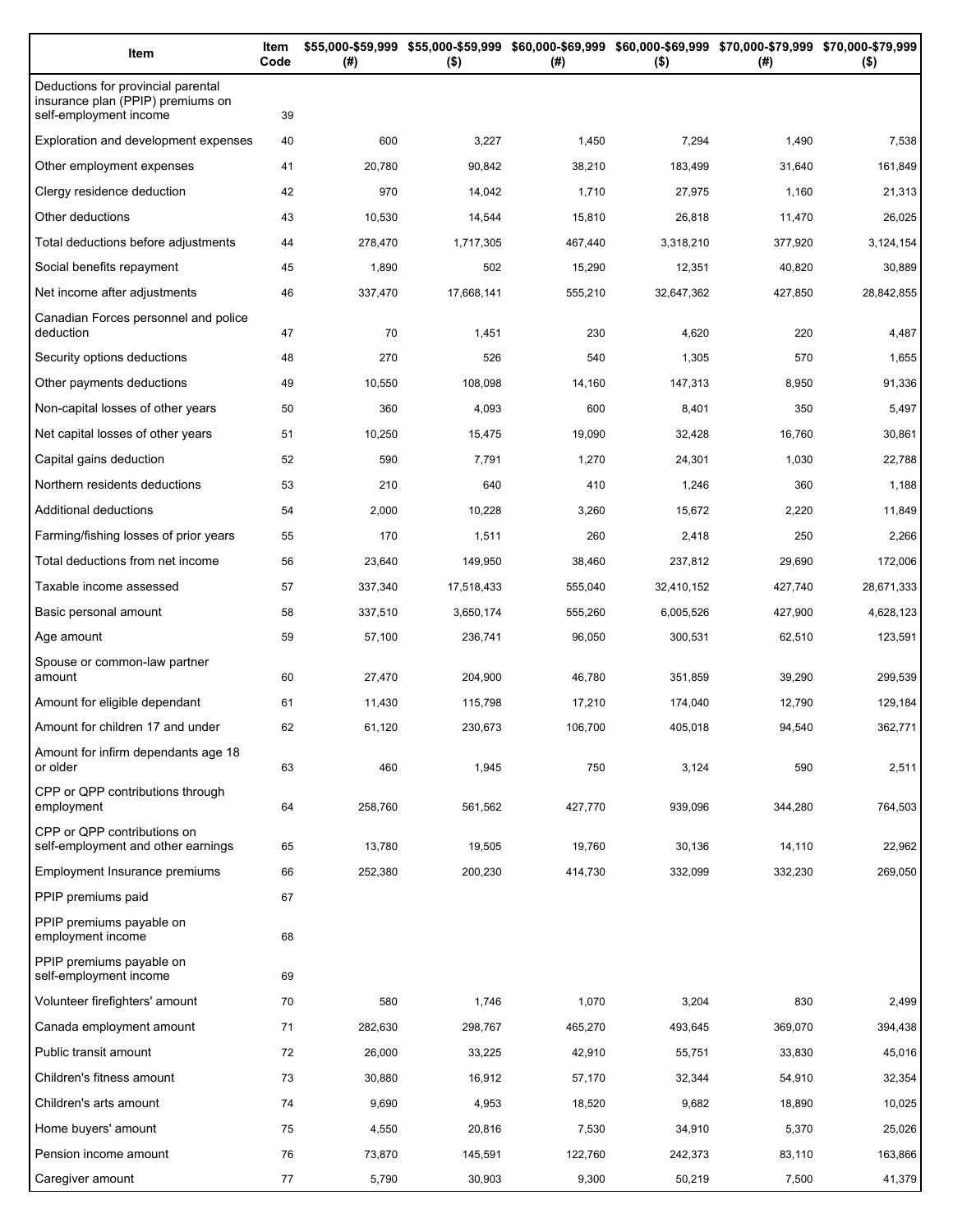| Item                                                                 | Item<br>Code | (#)     | \$55,000-\$59,999 \$55,000-\$59,999 \$60,000-\$69,999 \$60,000-\$69,999 \$70,000-\$79,999 \$70,000-\$79,999<br>$($ \$) | (#)     | $($ \$)   | (# )    | $($ \$)   |
|----------------------------------------------------------------------|--------------|---------|------------------------------------------------------------------------------------------------------------------------|---------|-----------|---------|-----------|
| Disability amount                                                    | 78           | 7,290   | 54,981                                                                                                                 | 10,750  | 81,119    | 6,800   | 51,288    |
| Disability amount transferred from a<br>dependant                    | 79           | 5,420   | 52,954                                                                                                                 | 8,830   | 87,355    | 7,190   | 72,958    |
| Interest paid on student loans                                       | 80           | 12,570  | 7,881                                                                                                                  | 20,230  | 13,001    | 13,890  | 8,338     |
| Tuition, education, and textbook<br>amounts                          | 81           | 20,890  | 162,435                                                                                                                | 32,240  | 248,262   | 21,830  | 130,765   |
| Tuition, education, and textbook<br>amounts transferred from a child | 82           | 15,740  | 81,874                                                                                                                 | 28,180  | 147,865   | 26,140  | 138,876   |
| Amounts transferred from spouse or<br>common-law partner             | 83           | 8,610   | 41,844                                                                                                                 | 13,850  | 65,805    | 10,210  | 47,593    |
| Medical expenses                                                     | 84           | 37,760  | 132,708                                                                                                                | 56,410  | 213,977   | 35,240  | 143,228   |
| Total tax credits on personal amounts                                | 85           | 337,510 | 946,411                                                                                                                | 555,260 | 1,548,206 | 427,900 | 1,186,567 |
| Allowable charitable donations and<br>government gifts               | 86           | 124,080 | 134,228                                                                                                                | 219,020 | 260,316   | 183,820 | 228,473   |
| Eligible cultural and ecological gifts                               | 87           | 130     | 229                                                                                                                    | 240     | 351       | 160     | 366       |
| Total tax credit on donations and gifts                              | 88           | 123,480 | 36,443                                                                                                                 | 218,250 | 70.975    | 183,300 | 62,414    |
| Total federal non-refundable tax credits                             | 89           | 337,510 | 982,854                                                                                                                | 555,260 | 1,619,181 | 427,900 | 1,248,981 |
| Federal dividend tax credit                                          | 90           | 74,580  | 63,998                                                                                                                 | 134,880 | 142,059   | 112,630 | 132,261   |
| Overseas employment tax credit                                       | 91           | 30      | 96                                                                                                                     | 70      | 330       | 90      | 520       |
| Minimum tax carryover                                                | 92           | 480     | 1,289                                                                                                                  | 980     | 2,467     | 940     | 2,313     |
| Basic federal tax                                                    | 93           | 331,350 | 1,813,032                                                                                                              | 547,970 | 3,720,913 | 424,740 | 3,650,169 |
| Federal Foreign Tax Credit                                           | 94           | 26,410  | 6,747                                                                                                                  | 49,150  | 17,044    | 43,300  | 19,175    |
| Federal Political contribution tax credit                            | 95           | 3,510   | 500                                                                                                                    | 6,640   | 1,002     | 5,630   | 900       |
| <b>Investment Tax Credit</b>                                         | 96           | 430     | 323                                                                                                                    | 900     | 715       | 900     | 740       |
| Labour-sponsored funds tax credit                                    | 97           | 100     | 49                                                                                                                     | 160     | 88        | 150     | 79        |
| Alternative minimum tax payable                                      | 98           | 40      | 65                                                                                                                     | 130     | 278       | 340     | 229       |
| Net federal tax                                                      | 99           | 330,680 | 1,805,446                                                                                                              | 546,740 | 3,702,154 | 423,710 | 3,629,358 |
| CPP contributions on self-employment                                 | 100          | 13,780  | 39,010                                                                                                                 | 19,760  | 60,271    | 14,110  | 45,925    |
| Social Benefits repayment                                            | 101          | 1,890   | 502                                                                                                                    | 15,290  | 12,351    | 40,820  | 30,889    |
| <b>Net Provincial Tax</b>                                            | 102          | 336,210 | 957,541                                                                                                                | 553,820 | 1,901,818 | 427,150 | 1,820,817 |
| Total tax payable                                                    | 103          | 336,430 | 2,802,539                                                                                                              | 554,070 | 5,676,649 | 427,420 | 5,527,020 |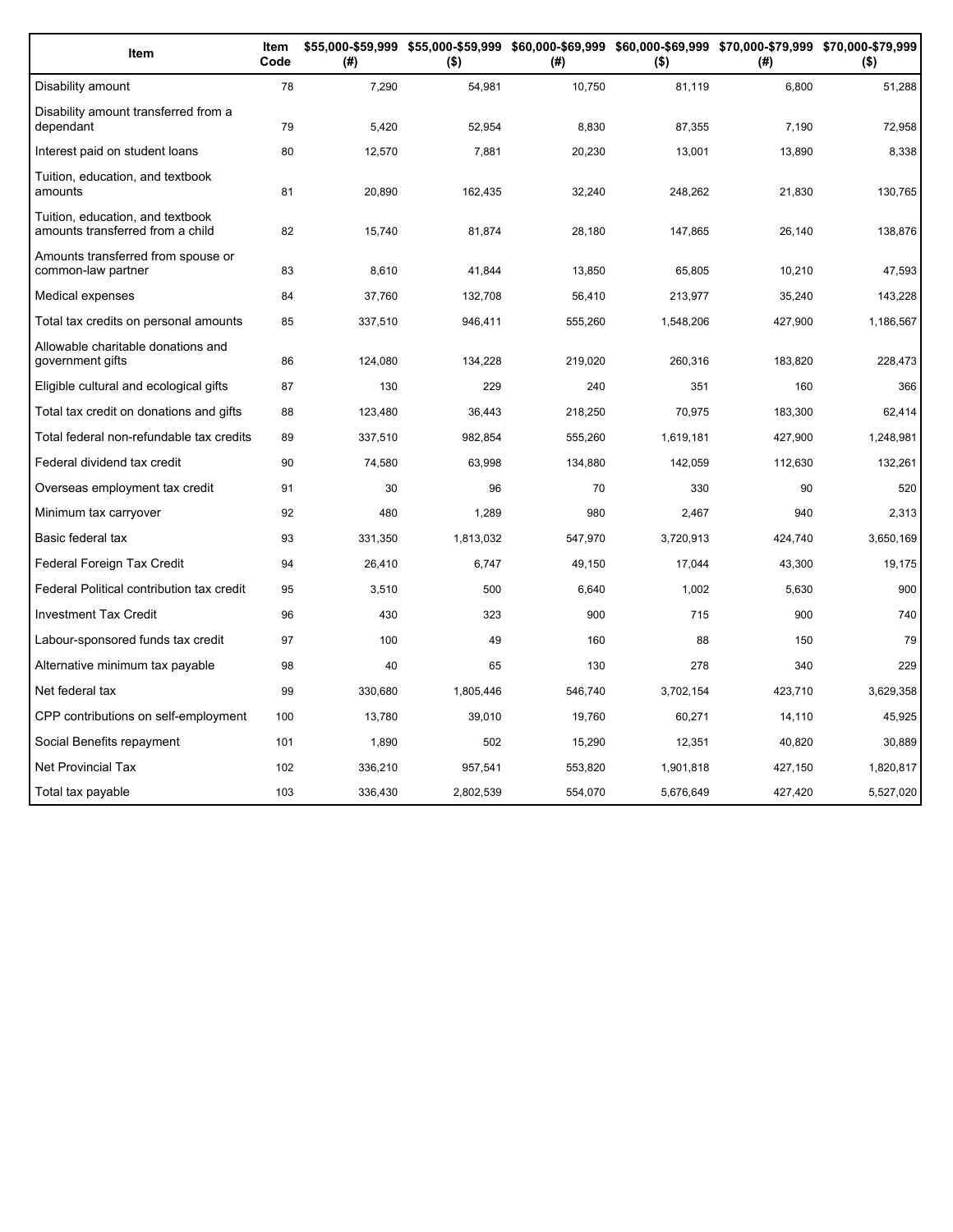| Item                                                              | Item<br>Code   | (# )    | $($ \$)    | (#)     | $($ \$)    | \$80,000-\$89,999 \$80,000-\$89,999 \$90,000-\$99,999 \$90,000-\$99,999 \$100,000-\$149,999 \$100,000-\$149,999<br>(# ) | $($ \$)    |
|-------------------------------------------------------------------|----------------|---------|------------|---------|------------|-------------------------------------------------------------------------------------------------------------------------|------------|
| Number of taxable returns                                         | $\mathbf{1}$   | 333,380 |            | 271,520 |            | 480,100                                                                                                                 |            |
| Number of non-taxable returns                                     | $\overline{2}$ | 280     |            | 200     |            | 490                                                                                                                     |            |
| Total number of returns                                           | 3              | 333,660 |            | 271,720 |            | 480,580                                                                                                                 |            |
| Employment income                                                 | $\overline{4}$ | 288,640 | 22,207,193 | 242,640 | 21,039,005 | 417,300                                                                                                                 | 43,120,405 |
| Commissions (from employment)                                     | 5              | 8,520   | 248,272    | 6,960   | 233,923    | 20,720                                                                                                                  | 963,667    |
| Other employment income                                           | 6              | 52,590  | 185,301    | 39,630  | 154,406    | 87,060                                                                                                                  | 473,005    |
| Old Age Security pension (OASP)                                   | $\overline{7}$ | 38,620  | 228,525    | 25,100  | 145,613    | 53,440                                                                                                                  | 296,348    |
| CPP or QPP benefits                                               | 8              | 51,860  | 423,906    | 33,800  | 275,519    | 68,580                                                                                                                  | 570,608    |
| Other pensions or superannuation                                  | 9              | 46,990  | 1,984,326  | 30,840  | 1,349,926  | 64,090                                                                                                                  | 3,012,411  |
| Elected split-pension amount                                      | 10             | 11,050  | 162,385    | 7,050   | 79,316     | 11,020                                                                                                                  | 138,528    |
| Universal Child Care Benefit<br>(UCCB)                            | 11             | 13,490  | 20,262     | 9,710   | 14,363     | 10,940                                                                                                                  | 16,518     |
| Employment Insurance and other<br>benefits                        | 12             | 15,070  | 79,750     | 8,310   | 45,547     | 12,420                                                                                                                  | 67,776     |
| Taxable amount of dividends from<br>taxable Canadian corporations | 13             | 90,390  | 876,101    | 75,990  | 760,262    | 178,400                                                                                                                 | 2,957,746  |
| Interest and other investment<br>income                           | 14             | 116,540 | 262,718    | 96,910  | 219,758    | 204,090                                                                                                                 | 656,667    |
| Net partnership income (Limited<br>or non-active partners only)   | 15             | 1,790   | 2,000      | 1,710   | 1,439      | 6,070                                                                                                                   | 12,968     |
| Net rental income                                                 | 16             | 26,210  | 56,211     | 21,310  | 49,533     | 45,010                                                                                                                  | 163,984    |
| Taxable capital gains                                             | 17             | 43,750  | 165,440    | 37,160  | 156,075    | 89,400                                                                                                                  | 602,180    |
| Registered retirement savings<br>plan income (RRSP)               | 18             | 47,930  | 306,236    | 36,900  | 239,234    | 61,720                                                                                                                  | 621,388    |
| Other income                                                      | 19             | 69,760  | 315,910    | 56,470  | 280,599    | 123,460                                                                                                                 | 1,061,269  |
| Net business income                                               | 20             | 20,150  | 374,807    | 15,510  | 297,032    | 31,760                                                                                                                  | 891,389    |
| Net professional income                                           | 21             | 5,700   | 176,675    | 5,040   | 181,564    | 15,400                                                                                                                  | 848,242    |
| Net commission income                                             | 22             | 3,170   | 105,372    | 2,490   | 95,567     | 5,700                                                                                                                   | 330,801    |
| Net farming income                                                | 23             | 3,370   | 30,469     | 2,470   | 22,932     | 5,310                                                                                                                   | 63,816     |
| Net fishing income                                                | 24             |         |            |         |            | 20                                                                                                                      | 58         |
| Workers' compensation benefits                                    | 25             | 5,750   | 57,871     | 4,250   | 39,144     | 5,790                                                                                                                   | 82,321     |
| Social assistance payments                                        | 26             | 210     | 1,183      | 120     | 724        | 250                                                                                                                     | 1,773      |
| Net federal supplements                                           | 27             | 300     | 951        | 190     | 558        | 430                                                                                                                     | 1,258      |
| Total income assessed                                             | 28             | 333,660 | 28,298,775 | 271,720 | 25,704,381 | 480,580                                                                                                                 | 57,029,475 |
| Registered pension plan<br>contributions (RPP)                    | 29             | 149,710 | 879,206    | 144,560 | 1,093,287  | 200,610                                                                                                                 | 1,438,208  |
| <b>RRSP</b> deduction                                             | 30             | 174,500 | 1,016,927  | 150,030 | 960,784    | 298,940                                                                                                                 | 2,976,987  |
| Deduction for elected<br>split-pension amount                     | 31             | 22,150  | 359,772    | 15,180  | 268,624    | 31,580                                                                                                                  | 652,460    |
| Annual union, professional, or like<br>dues                       | 32             | 147,380 | 158,514    | 137,470 | 163,453    | 170,960                                                                                                                 | 195,729    |
| Child care expenses                                               | 33             | 21,890  | 132,325    | 17,740  | 105,614    | 23,810                                                                                                                  | 149,518    |
| Business investment loss                                          | 34             | 230     | 5,943      | 180     | 5,761      | 530                                                                                                                     | 24,933     |
| Moving expenses                                                   | 35             | 1,180   | 9,848      | 920     | 9,016      | 1,910                                                                                                                   | 24,071     |
| Support payments made                                             | 36             | 2,560   | 25,409     | 2,390   | 27,340     | 6,560                                                                                                                   | 103,962    |
| Carrying charges and interest<br>expenses                         | 37             | 56,620  | 108,804    | 49,090  | 101,028    | 115,070                                                                                                                 | 321,310    |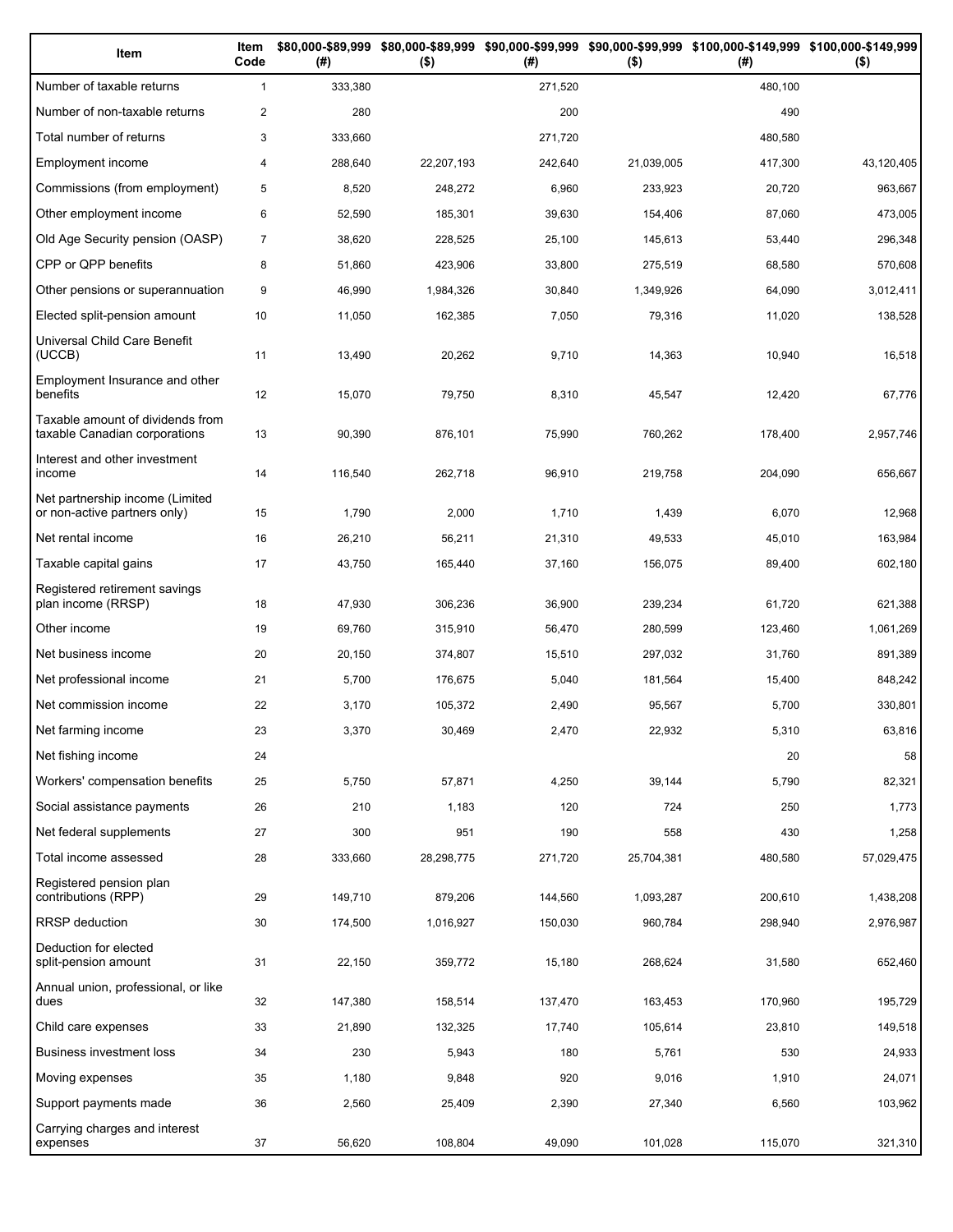| Item                                                                                              | Item<br>Code | (# )    | $($ \$)    | (#)     | $($ \$)    | \$80,000-\$89,999 \$80,000-\$89,999 \$90,000-\$99,999 \$90,000-\$99,999 \$100,000-\$149,999 \$100,000-\$149,999<br>(# ) | $($ \$)    |
|---------------------------------------------------------------------------------------------------|--------------|---------|------------|---------|------------|-------------------------------------------------------------------------------------------------------------------------|------------|
| Deductions for CPP/QPP<br>contributions on self-employment<br>and other earnings                  | 38           | 10,340  | 17,631     | 7,660   | 13,426     | 20,150                                                                                                                  | 37,566     |
| Deductions for provincial parental<br>insurance plan (PPIP) premiums<br>on self-employment income | 39           |         |            |         |            |                                                                                                                         |            |
| <b>Exploration and development</b><br>expenses                                                    | 40           | 1,380   | 8,346      | 1,310   | 8,916      | 4,690                                                                                                                   | 42,688     |
| Other employment expenses                                                                         | 41           | 24,600  | 126,863    | 22,080  | 111,158    | 53,820                                                                                                                  | 344,753    |
| Clergy residence deduction                                                                        | 42           | 740     | 14,394     | 450     | 9,204      | 710                                                                                                                     | 15,624     |
| Other deductions                                                                                  | 43           | 8,480   | 23,806     | 6,680   | 22,219     | 14,470                                                                                                                  | 100,358    |
| Total deductions before<br>adjustments                                                            | 44           | 302,970 | 2,887,967  | 253,960 | 2,900,043  | 445,690                                                                                                                 | 6,428,857  |
| Social benefits repayment                                                                         | 45           | 31,850  | 50,523     | 22,150  | 53,714     | 49,950                                                                                                                  | 209,835    |
| Net income after adjustments                                                                      | 46           | 333,620 | 25,362,155 | 271,700 | 22,753,020 | 480,510                                                                                                                 | 50,401,457 |
| Canadian Forces personnel and<br>police deduction                                                 | 47           | 140     | 3,068      | 110     | 2,646      | 390                                                                                                                     | 11,123     |
| Security options deductions                                                                       | 48           | 540     | 1,798      | 590     | 2,171      | 3,030                                                                                                                   | 17,751     |
| Other payments deductions                                                                         | 49           | 6,210   | 59,981     | 4,510   | 40,380     | 6,270                                                                                                                   | 84,967     |
| Non-capital losses of other years                                                                 | 50           | 240     | 4,196      | 210     | 3,708      | 410                                                                                                                     | 10,666     |
| Net capital losses of other years                                                                 | 51           | 13,340  | 26,699     | 11,540  | 25,348     | 30,090                                                                                                                  | 88,450     |
| Capital gains deduction                                                                           | 52           | 840     | 20,455     | 760     | 22,071     | 2,510                                                                                                                   | 114,104    |
| Northern residents deductions                                                                     | 53           | 330     | 1,190      | 300     | 988        | 910                                                                                                                     | 2,980      |
| Additional deductions                                                                             | 54           | 1,420   | 7,604      | 1,100   | 6,914      | 2,360                                                                                                                   | 29,725     |
| Farming/fishing losses of prior<br>years                                                          | 55           | 180     | 1,812      | 150     | 1,959      | 350                                                                                                                     | 4,442      |
| Total deductions from net income                                                                  | 56           | 22,540  | 126,921    | 18,670  | 106,327    | 44,770                                                                                                                  | 364,430    |
| Taxable income assessed                                                                           | 57           | 333,530 | 25,236,091 | 271,650 | 22,646,957 | 480,320                                                                                                                 | 50,038,846 |
| Basic personal amount                                                                             | 58           | 333,660 | 3,609,056  | 271,720 | 2,939,132  | 480,570                                                                                                                 | 5,196,907  |
| Age amount                                                                                        | 59           | 22,020  | 40,449     | 9,370   | 15,685     | 8,050                                                                                                                   | 13,628     |
| Spouse or common-law partner<br>amount                                                            | 60           | 33,100  | 253,449    | 27,860  | 214,127    | 58,240                                                                                                                  | 460,937    |
| Amount for eligible dependant                                                                     | 61           | 10,350  | 104,662    | 8,800   | 88,861     | 11,820                                                                                                                  | 119,133    |
| Amount for children 17 and under                                                                  | 62           | 85,190  | 330,961    | 77,150  | 305,782    | 140,850                                                                                                                 | 559,467    |
| Amount for infirm dependants age<br>18 or older                                                   | 63           | 480     | 2,009      | 350     | 1,414      | 750                                                                                                                     | 3,400      |
| CPP or QPP contributions<br>through employment                                                    | 64           | 281,550 | 630,752    | 237,910 | 537,250    | 405,950                                                                                                                 | 913,216    |
| CPP or QPP contributions on<br>self-employment and other                                          |              |         |            |         |            |                                                                                                                         |            |
| earnings                                                                                          | 65           | 10,340  | 17,631     | 7,660   | 13,426     | 20,150                                                                                                                  | 37,566     |
| Employment Insurance premiums                                                                     | 66           | 270,450 | 221,382    | 229,190 | 189,083    | 376,060                                                                                                                 | 309,592    |
| PPIP premiums paid                                                                                | 67           |         |            |         |            |                                                                                                                         |            |
| PPIP premiums payable on<br>employment income                                                     | 68           |         |            |         |            |                                                                                                                         |            |
| PPIP premiums payable on<br>self-employment income                                                | 69           |         |            |         |            |                                                                                                                         |            |
| Volunteer firefighters' amount                                                                    | 70           | 570     | 1,722      | 490     | 1,455      | 700                                                                                                                     | 2,109      |
| Canada employment amount                                                                          | 71           | 297,250 | 319,566    | 248,550 | 268,322    | 428,970                                                                                                                 | 462,740    |
| Public transit amount                                                                             | 72           | 27,590  | 36,975     | 21,840  | 29,652     | 42,410                                                                                                                  | 59,178     |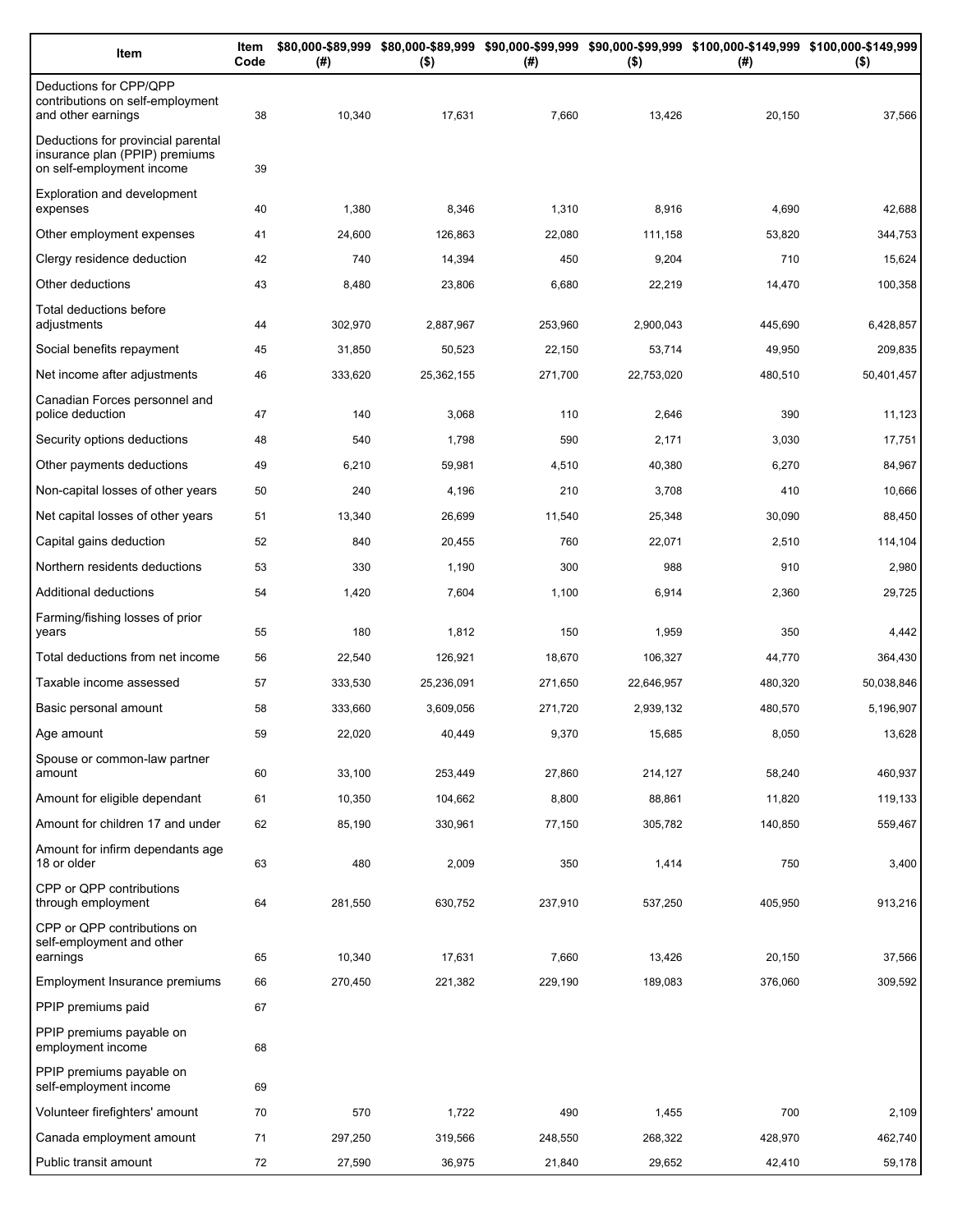| Item                                                                 | Item<br>Code | (# )    | $($ \$)   | (#)     | $($ \$)   | \$80,000-\$89,999 \$80,000-\$89,999 \$90,000-\$99,999 \$90,000-\$99,999 \$100,000-\$149,999 \$100,000-\$149,999<br>(#) | $($ \$)    |
|----------------------------------------------------------------------|--------------|---------|-----------|---------|-----------|------------------------------------------------------------------------------------------------------------------------|------------|
| Children's fitness amount                                            | 73           | 53,280  | 32,852    | 52,670  | 34,660    | 96,930                                                                                                                 | 66,235     |
| Children's arts amount                                               | 74           | 19,170  | 10,495    | 20,330  | 11,600    | 40,530                                                                                                                 | 24,193     |
| Home buyers' amount                                                  | 75           | 3,490   | 16,393    | 2,170   | 10,120    | 3,190                                                                                                                  | 15,071     |
| Pension income amount                                                | 76           | 53,070  | 104,407   | 35,810  | 70,085    | 71,710                                                                                                                 | 140,265    |
| Caregiver amount                                                     | 77           | 6,280   | 35,351    | 5,210   | 29,364    | 10,090                                                                                                                 | 58,110     |
| Disability amount                                                    | 78           | 4,150   | 31,270    | 2,820   | 21,268    | 5,280                                                                                                                  | 39,819     |
| Disability amount transferred from<br>a dependant                    | 79           | 6,110   | 61,885    | 5,290   | 54,172    | 9,680                                                                                                                  | 97,630     |
| Interest paid on student loans                                       | 80           | 8,920   | 4,912     | 5,450   | 2,882     | 6,840                                                                                                                  | 3,876      |
| Tuition, education, and textbook<br>amounts                          | 81           | 16,060  | 88,993    | 12,300  | 61,177    | 17,160                                                                                                                 | 111,996    |
| Tuition, education, and textbook<br>amounts transferred from a child | 82           | 25,810  | 139,915   | 26,030  | 144,515   | 55,120                                                                                                                 | 314,279    |
| Amounts transferred from spouse<br>or common-law partner             | 83           | 7,880   | 36,485    | 6,390   | 28,677    | 11,970                                                                                                                 | 52,782     |
| Medical expenses                                                     | 84           | 23,950  | 106,893   | 18,150  | 85,249    | 39,430                                                                                                                 | 209,643    |
| Total tax credits on personal<br>amounts                             | 85           | 333,660 | 935,831   | 271,720 | 773,770   | 480,580                                                                                                                | 1,390,920  |
| Allowable charitable donations<br>and government gifts               | 86           | 156,300 | 201,236   | 138,870 | 187,466   | 272,110                                                                                                                | 488,593    |
| Eligible cultural and ecological<br>gifts                            | 87           | 140     | 771       | 120     | 588       | 230                                                                                                                    | 1,789      |
| Total tax credit on donations and<br>gifts                           | 88           | 155,910 | 55,225    | 138,600 | 51,226    | 271,670                                                                                                                | 135,401    |
| Total federal non-refundable tax<br>credits                          | 89           | 333,660 | 991,056   | 271,720 | 824,996   | 480,580                                                                                                                | 1,526,321  |
| Federal dividend tax credit                                          | 90           | 90,980  | 121,475   | 76,410  | 105,577   | 178,880                                                                                                                | 408,654    |
| Overseas employment tax credit                                       | 91           | 70      | 459       | 90      | 633       | 360                                                                                                                    | 3,274      |
| Minimum tax carryover                                                | 92           | 730     | 1,715     | 660     | 1,427     | 2,350                                                                                                                  | 5,757      |
| Basic federal tax                                                    | 93           | 332,010 | 3,444,534 | 270,690 | 3,263,596 | 478,540                                                                                                                | 8,024,314  |
| Federal Foreign Tax Credit                                           | 94           | 35,450  | 19,494    | 30,630  | 19,592    | 76,580                                                                                                                 | 71,719     |
| Federal Political contribution tax<br>credit                         | 95           | 4,550   | 759       | 3,900   | 653       | 9,400                                                                                                                  | 1,783      |
| <b>Investment Tax Credit</b>                                         | 96           | 810     | 756       | 810     | 757       | 2,860                                                                                                                  | 3,514      |
| Labour-sponsored funds tax credit                                    | 97           | 140     | 76        | 120     | 65        | 300                                                                                                                    | 176        |
| Alternative minimum tax payable                                      | 98           | 700     | 469       | 760     | 688       | 3,230                                                                                                                  | 5,257      |
| Net federal tax                                                      | 99           | 331,200 | 3,423,544 | 269,980 | 3,242,647 | 476,830                                                                                                                | 7,947,484  |
| CPP contributions on<br>self-employment                              | 100          | 10,340  | 35,262    | 7,660   | 26,851    | 20,150                                                                                                                 | 75,131     |
| Social Benefits repayment                                            | 101          | 31,850  | 50,523    | 22,150  | 53,714    | 49,950                                                                                                                 | 209,835    |
| Net Provincial Tax                                                   | 102          | 333,240 | 1,742,404 | 271,420 | 1,698,533 | 479,880                                                                                                                | 4,501,732  |
| Total tax payable                                                    | 103          | 333,380 | 5,251,756 | 271,520 | 5,021,759 | 480,100                                                                                                                | 12,734,214 |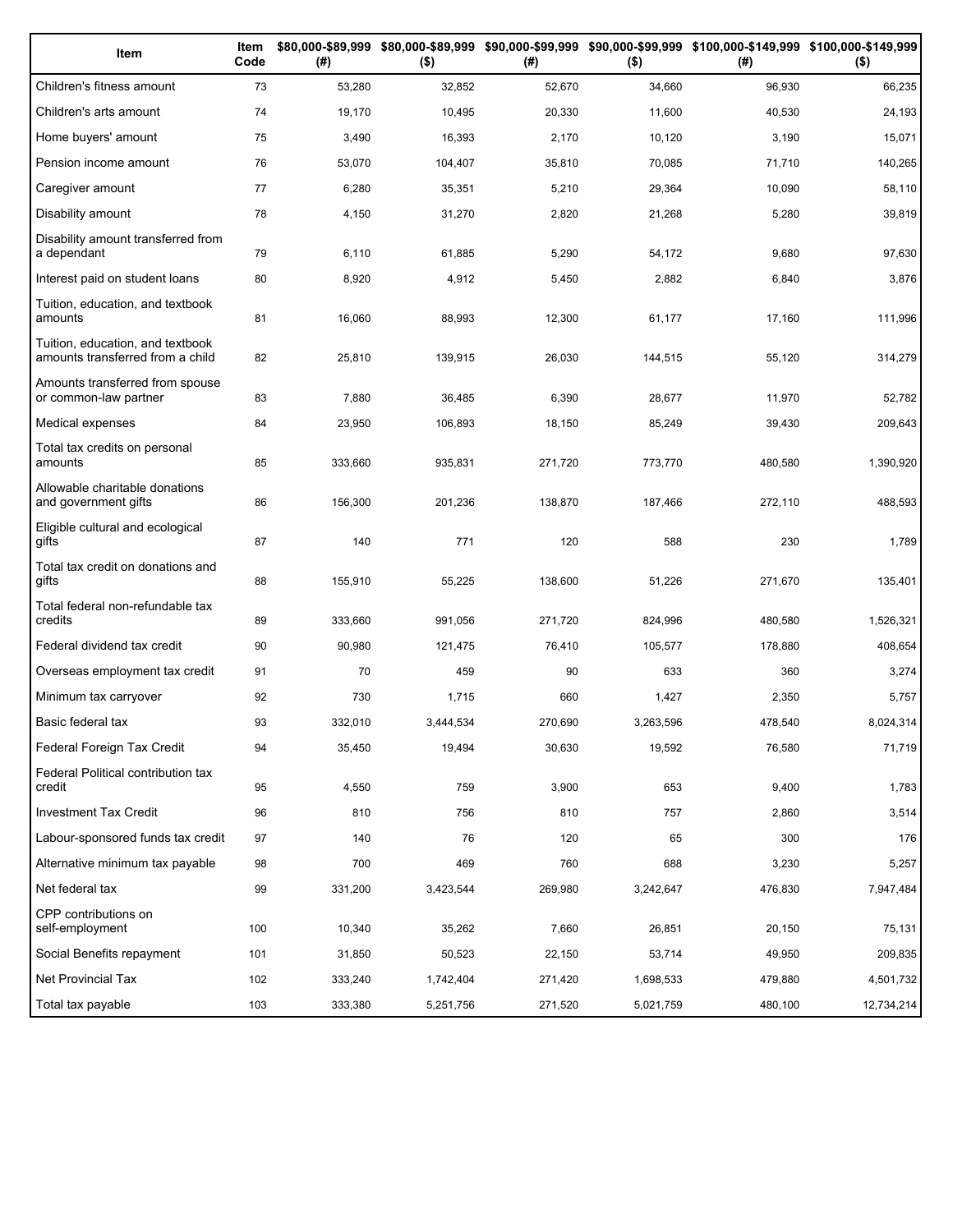| Item                                                                                           | Item<br>Code | \$150,000-\$249,999 \$150,000-\$249,999<br>(#) | $($ \$)    | \$250,000<br>and<br>over $(#)$ | \$250,000<br>and over<br>$($ \$) |
|------------------------------------------------------------------------------------------------|--------------|------------------------------------------------|------------|--------------------------------|----------------------------------|
| Number of taxable returns                                                                      | 1            | 177,280                                        |            | 92,310                         |                                  |
| Number of non-taxable returns                                                                  | 2            | 280                                            |            | 70                             |                                  |
| Total number of returns                                                                        | 3            | 177,550                                        |            | 92,380                         |                                  |
| Employment income                                                                              | 4            | 145,330                                        | 21,173,974 | 69,040                         | 25,000,864                       |
| Commissions (from employment)                                                                  | 5            | 12,860                                         | 1,054,633  | 7,100                          | 1,781,719                        |
| Other employment income                                                                        | 6            | 34,870                                         | 332,836    | 17,420                         | 683,292                          |
| Old Age Security pension (OASP)                                                                | 7            | 26,150                                         | 133,454    | 18,060                         | 83,036                           |
| CPP or QPP benefits                                                                            | 8            | 29,880                                         | 256,802    | 18,900                         | 167,660                          |
| Other pensions or superannuation                                                               | 9            | 27,550                                         | 1,483,733  | 14,790                         | 1,160,262                        |
| Elected split-pension amount                                                                   | 10           | 4,050                                          | 50,362     | 1,870                          | 23,981                           |
| Universal Child Care Benefit (UCCB)                                                            | 11           | 2,960                                          | 4,742      | 690                            | 1,077                            |
| Employment Insurance and other benefits                                                        | 12           | 2,410                                          | 13,333     | 480                            | 3,239                            |
| Taxable amount of dividends from taxable Canadian corporations                                 | 13           | 90,610                                         | 3,116,419  | 63,440                         | 8,962,002                        |
| Interest and other investment income                                                           | 14           | 96,230                                         | 546,610    | 66,990                         | 1,373,716                        |
| Net partnership income (Limited or non-active partners only)                                   | 15           | 5,790                                          | 20,963     | 9,070                          | 72,565                           |
| Net rental income                                                                              | 16           | 19,540                                         | 144,022    | 12,430                         | 367,298                          |
| Taxable capital gains                                                                          | 17           | 48,010                                         | 730,864    | 37,870                         | 3,208,878                        |
| Registered retirement savings plan income (RRSP)                                               | 18           | 18,180                                         | 364,496    | 6,670                          | 393,640                          |
| Other income                                                                                   | 19           | 58,040                                         | 1,033,226  | 40,190                         | 2,158,940                        |
| Net business income                                                                            | 20           | 12,520                                         | 609,179    | 6,330                          | 743,870                          |
| Net professional income                                                                        | 21           | 13,040                                         | 1,434,271  | 13,770                         | 4,871,847                        |
| Net commission income                                                                          | 22           | 2,590                                          | 260,717    | 1,170                          | 238,526                          |
| Net farming income                                                                             | 23           | 2,610                                          | 46,335     | 1,920                          | 50,176                           |
| Net fishing income                                                                             | 24           |                                                |            |                                |                                  |
| Workers' compensation benefits                                                                 | 25           | 1,160                                          | 30,656     | 290                            | 8,760                            |
| Social assistance payments                                                                     | 26           | 90                                             | 525        | 40                             | 177                              |
| Net federal supplements                                                                        | 27           | 230                                            | 617        | 210                            | 653                              |
| Total income assessed                                                                          | 28           | 177,550                                        | 32,891,853 | 92,380                         | 51,384,945                       |
| Registered pension plan contributions (RPP)                                                    | 29           | 52,300                                         | 426,211    | 16,740                         | 170,825                          |
| RRSP deduction                                                                                 | 30           | 117,030                                        | 1,843,159  | 59,300                         | 1,235,317                        |
| Deduction for elected split-pension amount                                                     | 31           | 13,140                                         | 289,242    | 6,120                          | 159,523                          |
| Annual union, professional, or like dues                                                       | 32           | 38,540                                         | 43,186     | 10,860                         | 11,516                           |
| Child care expenses                                                                            | 33           | 7,650                                          | 52,600     | 2,660                          | 18,286                           |
| <b>Business investment loss</b>                                                                | 34           | 330                                            | 19,120     | 290                            | 25,897                           |
| Moving expenses                                                                                | 35           | 630                                            | 10,938     | 230                            | 5,792                            |
| Support payments made                                                                          | 36           | 3,630                                          | 101,665    | 3,020                          | 196,563                          |
| Carrying charges and interest expenses                                                         | 37           | 61,090                                         | 283,012    | 47,060                         | 640,641                          |
| Deductions for CPP/QPP contributions on self-employment and other earnings                     | 38           | 13,120                                         | 26,050     | 11,800                         | 24,781                           |
| Deductions for provincial parental insurance plan (PPIP) premiums on<br>self-employment income | 39           |                                                |            |                                |                                  |
| Exploration and development expenses                                                           | 40           | 4,570                                          | 61,963     | 7,210                          | 314,789                          |
| Other employment expenses                                                                      | 41           | 24,150                                         | 232,190    | 12,590                         | 221,163                          |
| Clergy residence deduction                                                                     | 42           | 140                                            | 4,029      | 20                             | 671                              |
| Other deductions                                                                               | 43           | 8,110                                          | 130,086    | 7,070                          | 294,832                          |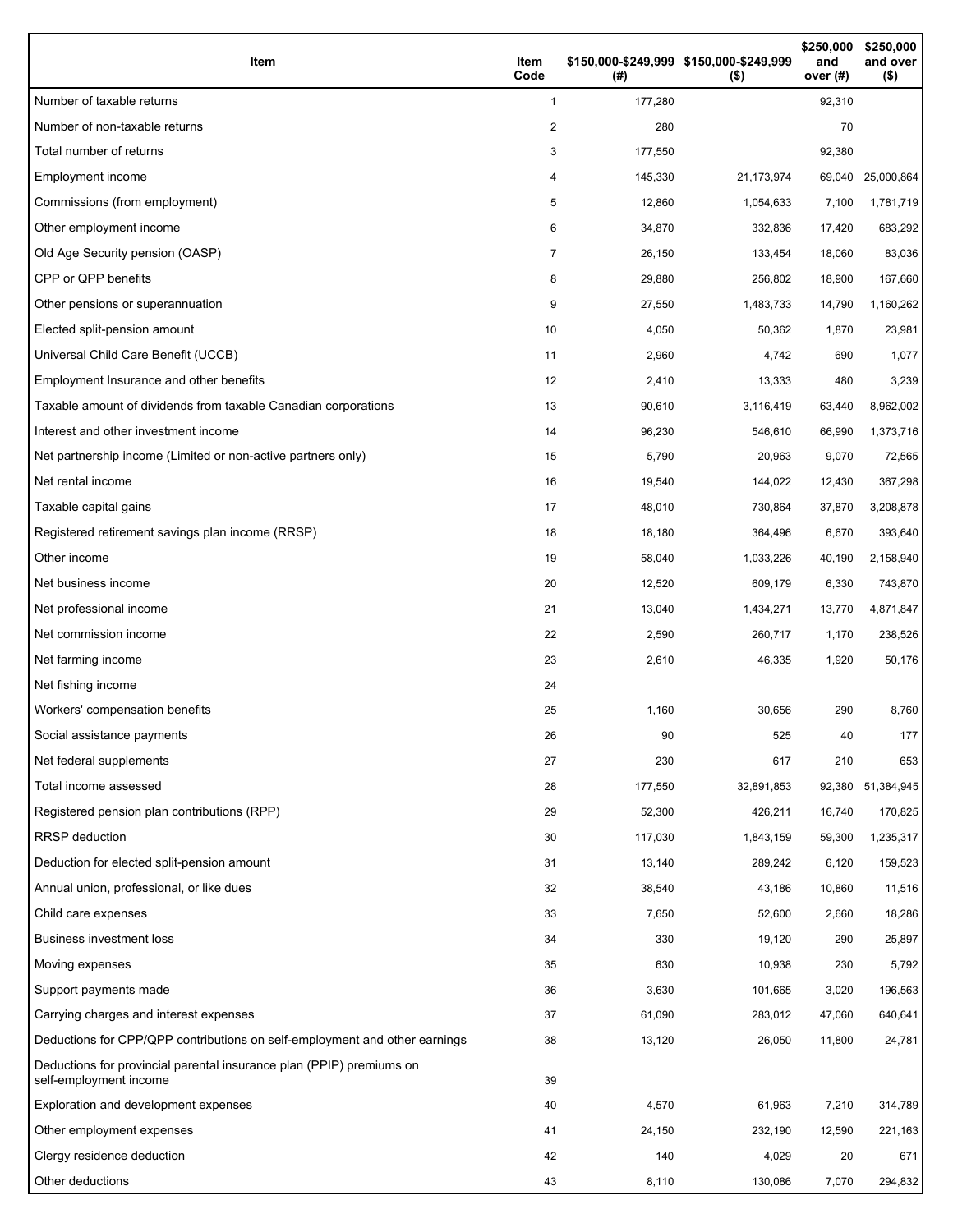| Item                                                              | <b>Item Code</b> | (#)     | \$150,000-\$249,999 \$150,000-\$249,999<br>$($ \$) | \$250,000<br>and<br>over $(H)$ | \$250,000<br>and over<br>$($ \$) |
|-------------------------------------------------------------------|------------------|---------|----------------------------------------------------|--------------------------------|----------------------------------|
| Total deductions before adjustments                               | 44               | 164,430 | 3,523,979                                          | 85,150                         | 3,321,041                        |
| Social benefits repayment                                         | 45               | 22,070  | 128,292                                            | 13,670                         | 81,215                           |
| Net income after adjustments                                      | 46               | 177,510 | 29,250,069                                         |                                | 92,360 47,988,442                |
| Canadian Forces personnel and police deduction                    | 47               | 60      | 2,442                                              | 20                             | 216                              |
| Security options deductions                                       | 48               | 4,040   | 49,863                                             | 5,670                          | 698,810                          |
| Other payments deductions                                         | 49               | 1,280   | 31,311                                             | 350                            | 9,024                            |
| Non-capital losses of other years                                 | 50               | 210     | 9,137                                              | 170                            | 61,876                           |
| Net capital losses of other years                                 | 51               | 17,670  | 87,644                                             | 14,250                         | 196,449                          |
| Capital gains deduction                                           | 52               | 2,390   | 221,429                                            | 3,630                          | 832,452                          |
| Northern residents deductions                                     | 53               | 330     | 1,123                                              | 40                             | 144                              |
| Additional deductions                                             | 54               | 1,210   | 33,524                                             | 700                            | 15,452                           |
| Farming/fishing losses of prior years                             | 55               | 160     | 2,577                                              | 140                            | 7,587                            |
| Total deductions from net income                                  | 56               | 26,070  | 439,602                                            | 22,700                         | 1,823,546                        |
| Taxable income assessed                                           | 57               | 177,390 | 28,811,885                                         | 92,320                         | 46,166,424                       |
| Basic personal amount                                             | 58               | 177,550 | 1,918,529                                          | 92,380                         | 997,244                          |
| Age amount                                                        | 59               | 760     | 2,775                                              | 350                            | 1,308                            |
| Spouse or common-law partner amount                               | 60               | 23,320  | 189,616                                            | 13,370                         | 113,128                          |
| Amount for eligible dependant                                     | 61               | 3,550   | 35,691                                             | 1,460                          | 14,478                           |
| Amount for children 17 and under                                  | 62               | 54,740  | 223,119                                            | 29,720                         | 126,863                          |
| Amount for infirm dependants age 18 or older                      | 63               | 290     | 1,310                                              | 140                            | 631                              |
| CPP or QPP contributions through employment                       | 64               | 138,720 | 310,395                                            | 62,660                         | 139,505                          |
| CPP or QPP contributions on self-employment and other earnings    | 65               | 13,120  | 26,050                                             | 11,800                         | 24,781                           |
| Employment Insurance premiums                                     | 66               | 118,580 | 97,182                                             | 47,420                         | 38,480                           |
| PPIP premiums paid                                                | 67               |         |                                                    |                                |                                  |
| PPIP premiums payable on employment income                        | 68               |         |                                                    |                                |                                  |
| PPIP premiums payable on self-employment income                   | 69               |         |                                                    |                                |                                  |
| Volunteer firefighters' amount                                    | 70               | 60      | 192                                                | 10                             | 30                               |
| Canada employment amount                                          | 71               | 150,060 | 161,859                                            | 71,420                         | 77,053                           |
| Public transit amount                                             | 72               | 14,020  | 20,095                                             | 5,680                          | 8,385                            |
| Children's fitness amount                                         | 73               | 39,650  | 29,914                                             | 21,960                         | 18,239                           |
| Children's arts amount                                            | 74               | 18,640  | 12,145                                             | 11,120                         | 8,041                            |
| Home buyers' amount                                               | 75               | 740     | 3,549                                              | 220                            | 1,076                            |
| Pension income amount                                             | 76               | 30,320  | 59,157                                             | 16,120                         | 31,262                           |
| Caregiver amount                                                  | 77               | 2,990   | 17,109                                             | 1,110                          | 6,295                            |
| Disability amount                                                 | 78               | 2,140   | 16,144                                             | 1,360                          | 10,223                           |
| Disability amount transferred from a dependant                    | 79               | 3,440   | 34,116                                             | 1,630                          | 16,005                           |
| Interest paid on student loans                                    | 80               | 1,540   | 863                                                | 410                            | 221                              |
| Tuition, education, and textbook amounts                          | 81               | 4,180   | 34,001                                             | 1,550                          | 10,628                           |
| Tuition, education, and textbook amounts transferred from a child | 82               | 23,920  | 141,617                                            | 13,470                         | 83,460                           |
| Amounts transferred from spouse or common-law partner             | 83               | 3,990   | 17,425                                             | 1,690                          | 7,418                            |
| Medical expenses                                                  | 84               | 19,560  | 131,887                                            | 14,230                         | 137,464                          |
| Total tax credits on personal amounts                             | 85               | 177,550 | 522,774                                            | 92,380                         | 280,865                          |
| Allowable charitable donations and government gifts               | 86               | 114,930 | 375,481                                            | 68,120                         | 1,288,644                        |